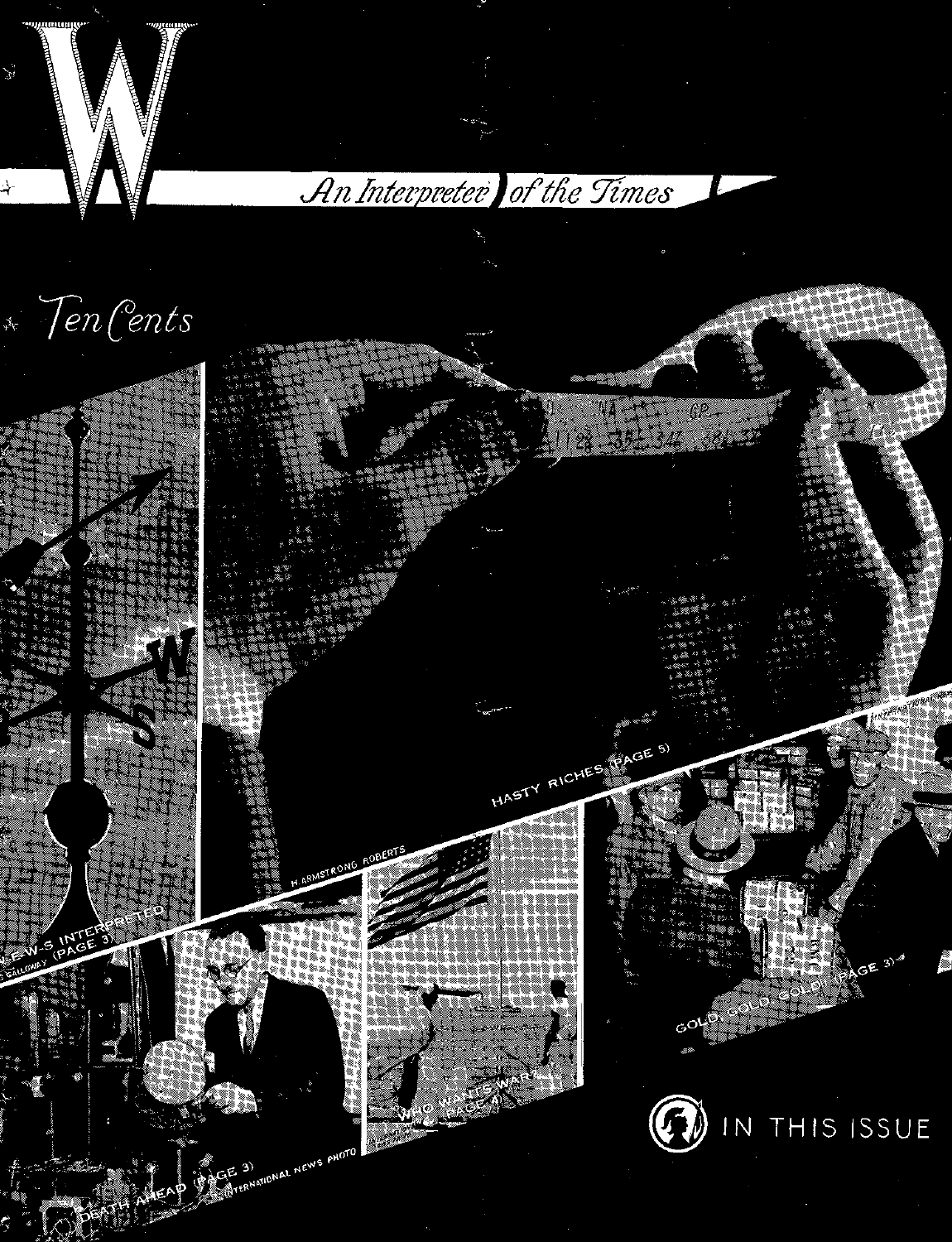

**I** On February 17, King Albert of Belgium accidentally fell to his death while indulging in his favorite sport of mountain climbing. His son was crowned king as Leopold HI.

**C.** February marked serious riots in Paris in protest against political scandals and an inactive Chamber of Deputies. The city has not witnessed so violent a disturbance since 1871. Communists and Royalists battled side by side against police and troops, destroyed property, looted stores, raised street barricades, and would not be quieted until Premier Daladier resigned and aged ex-president Doumergue was induced to take the helm of state. After several days of violence the dead and wounded numbered into the hundreds.

II Weak and tottering Austria almost lost its independence in mid-February. Chancellor Dolfuss, virtual dictator, crushed a Socialist rebellion, however, and maintained his power. Vienna and other *cities* experienced real war, resulting in over a thousand dead. Germany and Italy mobilized troops along their Austrian borders, to be ready for any eventuality. England, France, and Germany have banded to sustain Austria's independence.

C To all appearances the Nazi government of Germany has entirely subdued the protest of German Protestantism against the state domination of religion, and the valiant six thousand pastors have given up the struggle, at least for the time being.

C Four babies are born in Japan every minute, and her death rate is the lowest it has been in many years. Thus the population problem is acute.



C On the recent-anniversary of President Roosevelt's birthday, a New York Jew celebrated his also, aged 109. It was revealed in this connection that there are many living Jews over a hundred years old.

(A committee of the United States Senate has been investigating air mail contracts with private companies. Scenting graft in the granting of contracts by Postmaster General Brown of the *Hoover administration,* the *President*  suddenly cancelled all the contracts, and turned over to the Army fliers the carrying of the air mail. Because of inexperience and inclement weather, six army fliers were killed during the first few days after they took over the work. No doubt the Government will lose no time in signing new contracts with airway companies and getting the difficult job back into the hands of experienced men.

C Journeys by air continue to be hazardous. On February 24 a passenger plane nose-dived into a mountain side near Salt Lake City, instantly killing the eight people on board.

C, The United States has not seen so much sub-zero weather and such violent winter storms in years as it experienced during February. With widespread unemployment, causing woeful lack of food, fuel, and clothing, the death toll on the altar of weather reached into the hundreds.

 $\mathbb Q$  On March 1 Henry Pu-Y<sub>1</sub>, descendant of Chinese Mongols, was enthroned as emperor of the new state of Ta Manchu Tiquo (recently Manchukuo, formerly Manchuria). *Japan-made and Japan*guarded, the new government now hopes for recognition by other nations. The strong international sentiment against the whole business of establishing this new monarchy in Asia now seems to be softening, because of possible trade prospects, and we may soon see the powers bowing politely to the new emperor.

(In this free and enlightened agc the number of slaves still held in servitude in the world is  $5,000,000$ , which is more than the combined numbers set free by America and England in the past century. There are as many slaves now as there are conscripted soldiers.

CA vast "sunken continent" has recently been discovered under the waters of the North Pacific Ocean by investigators for the United States Navy. It is said to be twice the width of America, with mountains higher than Everest.

Skeletons of giants have recently been discovered in Palestine. Differing from other "prehistoric" men, they have very long limbs, jutting chins, and enormous, awning-like ridges over the eyes.

(The Bell Telephone Company has developed an automatic telephonemessage taker. If the receiver is not available when the sender transmits, the message is taken by a system of magnets on a steel ribbon. Later the ribbon speaks when run through another set of magnets.

*Entered as second-class matter, 7anuary 19, 1909, at the post office at Nashville, Tenn., under act of March 3,1879, by the Southern Publishing Association (Seventh-day Adventist), 2119 oetth Ave. N. Published monthly (except October, when semi-monthly). Price so cents a copy, \$1.00 a year.*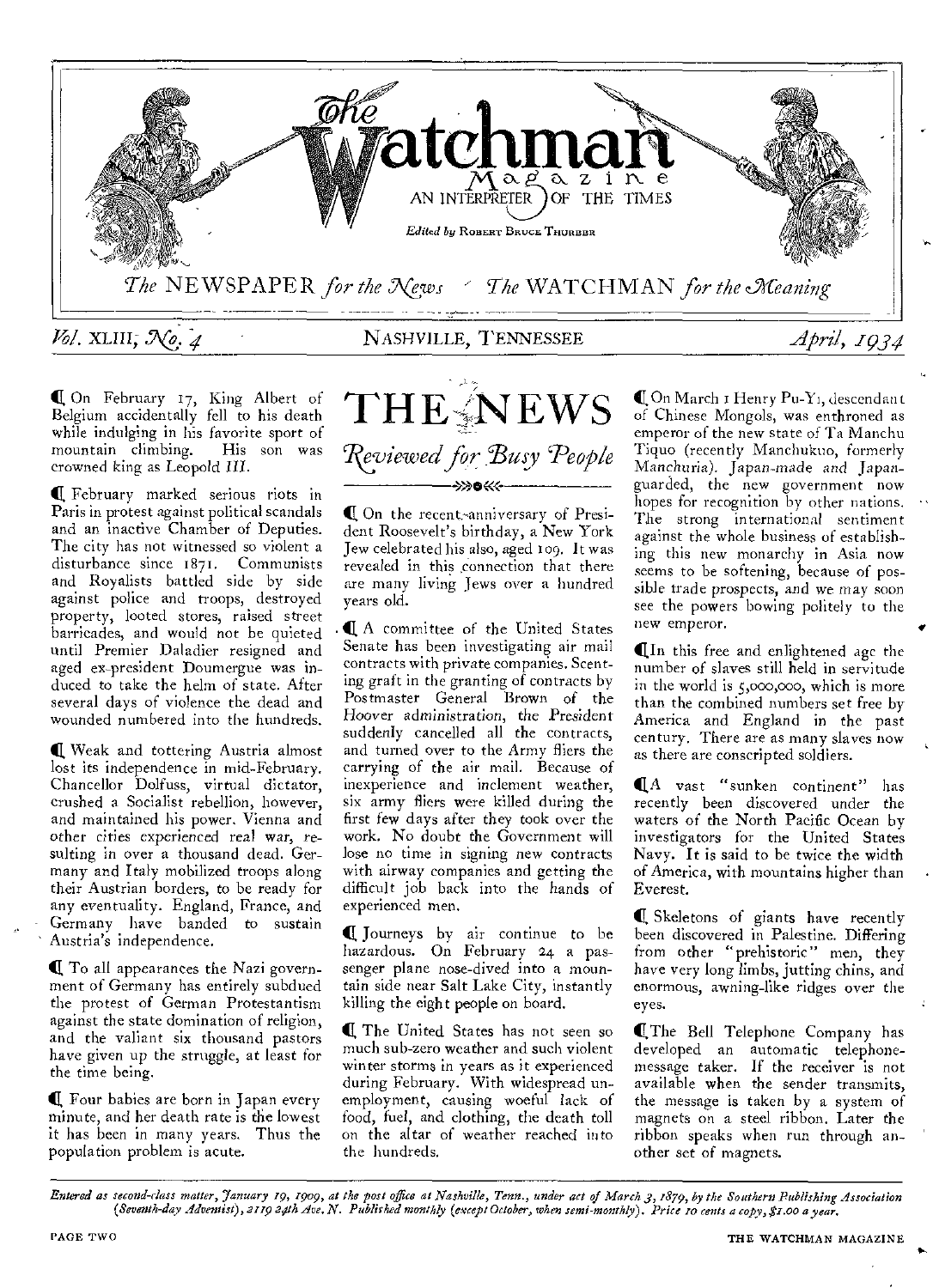

#### Death Ahead

**THE average observer looks gloomily**<br>toward the future today. One by<br>one the great nations either abandon or HE average observer looksgloomily one the great nations either abandon or flout the League of Nations, and that once peace-promising body has become but a rhetorical expression. Any minute a terrific war explosion could easily be touched off in central Europe. Russo-Japanese relations are about to burst into flame from constant friction, and the forecast is that spring and war will come hand in hand to the Far East.

Chemists show fiendish ingenuity in inventing and concocting new and more deadly gases and other destructive means to annihilate men. Machines and speedy travel have made modern living a dangerous undertaking; and we take our lives in our hands as we go abroad.

All the physical, intellectual and moral safeguards of former generations are being savagely attacked by vicious intellectuals, until the credulous populace does not know which way to turn for some principle or individual to trust. Confusion is written over everything that is supposed to be dependable.

Men are afraid of life itself, because death is ahead. But at such a time how comforting is the peace and security of a faith in God. When there is nothing that he can do to save himself, the Christian does nothing—does not even worry—and he trusts his God. "What time I am afraid, I will trust in Thee," he says with David. Even death cannot separate us from the love of God. For the resurrection from death is ahead also. We challenge anyone to produce a philosophy of living that fits this time better than Christian philosophy.

#### Gold, Gold, Gold

 $\mathbf{W}^{\text{E}}$  DO NOT, and will not, see<br>any of it any more, in coins; but gold is coming into the country, as we write, by hundreds of millions, to the limit of every ship's gold-carrying capacity. In the maze of foreign exchange and the intricacy of international finance, we are not sure that we are any better off for having it here rather than elsewhere; but here it is. All because we went back onto a queerly shifting gold standard and are paying more per ounce for the precious metal than other nations are, for the moment. So Uncle Sam is in the market for gold, and how the gold comes!

Whether or not we can pocket or bank it, it is *our* gold. For it is in

iding t **Properties** States Co

pile. INs bein Created Egether in larger quantibigs than ever selore in all. history. Ancient king Midas, who, they said, could touch anything and turn it to gold, was a small-town banker compared with our Uncle Samuel.

And, quoting the expression, "heaped together," as we have, we are reminded of the Bible prophecy and indictment which contains the phrase. It is in James 5. "Go to now, ye rich men, weep and howl for your miseries that shall come upon you. . . . Ye have heaped treasure together for the last days." Did the seer include rich na-Bons with rich men? And is it *our*  gold, even though individually we have nothing to show for it but green and yellow paper?

Yes "your gold and silver is cankered; and the rust of them shall be a witness against you, and shall eat your flesh as it were fire." Idle riches, gathering "rust," corroding, while the needy suffer for want of it. It is like the "bread lines knee-deep in wheat," which we had last winter. Dire poverty in the midst of plenty.

It is strange, but in spite of every effort and plan on the part of our President and sympathetic lawmakers, the treasure continues to pile up," heap together." James said it just right. His prophecy is being fulfilled in a startling manner. These are the "last days." Our sole escape from having our flesh eaten as it were fire by treasured gold is to be humble and patient "unto the coming of our Lord." (James 5: 1-9.)

#### Science Explains Again

SCIENCE (?) has come out with<br>another explanation (?) of Biblical CIENCE (?) has come out with miracles. Astronomers'have discovered that in the year  $\zeta$  B.C., when Jesus is believed to have been born in Bethlehem, the planets Saturn, Jupiter, and Mars were very close together, and therefore might have been mistaken for one very large star which guided the wise men to the manger.

 $\mathcal{I}$  .

¢.

مبر<br>سبارو

Ø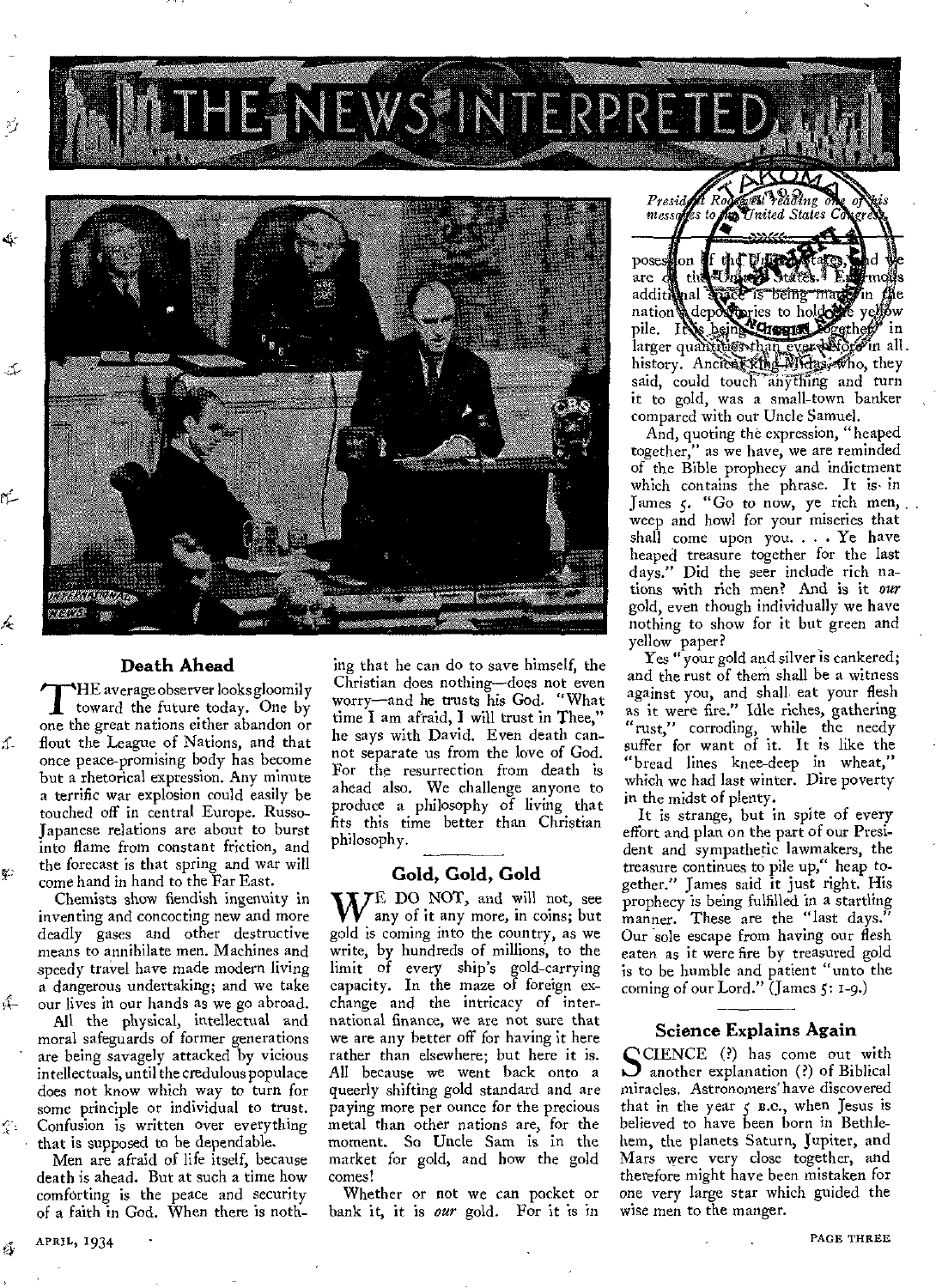But these modern wise men are ignorant of the fact that a very remarkable time-prophecy based on Daniel 8:14 and 9:25 predicted hundreds of years before it came the very year of the birth of Christ. Of course, if need be, God could have used a conjunction of these planets in that year to lead the wise men. But it strikes us as very strange that heavenly bodies so far away as the planets could guide men through many days' journey to a tiny village on the broad surface *of* this great earth.

Again, the ancient astrologers, the wise men, were fully acquainted with the planets and their varied movements, as" history attests. Such a planetary merging must have been known *to* them years before it occurred. What they saw was not expected. Why would they journey far at great expense if the "star" was a usual and understood phenomenon?

The light of Bethlehem must have been much lower in the sky than any<br>star could possibly be. As they star could possibly be. neared Palestine, the wise men lost sight of it, and went first to Jerusalem to find Christ. When they left Herod to go to Bethlehem, where prophecy had said Christ would be born (Micah  $5: 2$ ), "lo, the star, which they saw in the east, went before them, till it came and stood over where the young child was.'

The wording of the narrative entirely excludes the idea that a planetary "lining up" *constituted* the star *of*  Bethlehem. Very likely present-day astronomers would question the Bible account. If so, their theory is not an explanation at all, but a repudiation of the veracity of the sacred record. Let them beware, for they have had to back *water every time* in the past when their theory and Bible truthfulness have come to a comparative test.

#### Civilization Provokes War

**TWO Russo-American scientists in**<br>TWO Russo-American scientists in<br>tendance at the December meet-<br>ing of the American Association for the WO Russo-American scientists in ing of the American Association for the Advancement of Science, at Boston, proved quite conclusively that war increases with the'progress of civilization. Pacifists are wont to maintain just the opposite. Civilization, being civil, *ought* to discourage war and *finally* rule it out altogether. -But facts from history say it has not 'done so. Indeed, war has actually increased when so-called civilization was in the ascendant.



*Hayashi, Japan's new Minister of War, who is said to be as much of a militarist as his predecessor.*  ⇢ঌ●⋘

Exhibiting a chart to illustrate their point, these expatriates showed that "the war curve receded from the ancient highs of Greece and Rome to the twelfth century when the index number was 2.7. As Christendom, galvanized by the Crusades, moved toward the Renaissance, the war indices started to climb by leaps and bounds. The index of the fifteenth century was 31.12, of the eighteenth 567.5. There was a slight downswing in the tranquil nineteenth; but in the first quarter of the World War century the number was 13,735.98 —eight times the total of all preceeding centuries.

"Corollary surveys of separate countries showed that a nation is most warlike in periods of territorial expansion and economic power, that when a nation is 'great' it makes war. Holland, the chartmakers pointed out, long stagnant while other countries scrabbled for land and trade, has doggedly refused to fight since 1833. They concluded that bigger and worse wars were in *store,*  that those who believe otherwise are believers in miracles."—" *Time," January 8, 1934.* 

Observation seconded by honest logic will bring anyone to agree with these keen Russians. And the reason that civilization does not lessen war is not far to find. Civilization is supposed to be based on Christianity, or at least on the virtue of goodness. It may have been so founded once, but it is not any

more. It is too much a veneer of the mind, rather than a principle of the heart. And education, culture, manners, never in themselves have made anybody love others, especially his enemies. -*An* intellectual assent to the value of unselfishness has never driven one iota of greed from the human heart. And selfishness manifested through greed is the perennial breeder of wars.

True civility is a result, not a cause. It is the result of a divinely granted change of heart. The "culture" brand of civilization we boast today will not save us from an inevitable Armageddon. Rather, its whitewash of the real war in us will only serve to deceive us into thinking we are at least peaceful.

#### Who Wants War?

 $B_{\text{us that we produce war by talking}}$ LINDLY optimistic pacifists tell and writing forecasts of it. The truth is, rather, that coming war produces our talk. There may be a question of what comes first, the hen or the egg. There can be no question of what comes first, war or war talk.

There is war talk and war talk. The kind of war talk that accompanies warlike acts, the growth of national greed, the increase of fear, the menace of mounting armaments—this war talk will hasten war. But the war talk that is inspired by an urge to save what fragments we can from an inevitable world war, that warns of unavoidable strife, that shouts "Beware!" *to* those who may yet be saved from a world already swirling in the maelstrom of Armageddon-that sort of war talk does not incite war.

Who wants war? Assuredly not the peace-loving people who publish THE *WATCHMAN MAGAZINE. If we* could persuade ourselves for a moment that keeping silent about the conflagration that is about to burst on defenseless mankind, would even delay that conflagration we would be dumb the next moment and ever thereafter. But it cannot, will *not,* be stopped in that way, or in any way.

The never-failing word of God has it  $\cdot$ that devastating war is due in the near future. Therefore, war is a fact we face, not a desire we harbor. There is an optimism that radiates high hopes and that grows and spreads till it has effect in allaying some evils. But there is an optimism that becomes nothing more than cheerful insanity when maintained in the face of divine fact.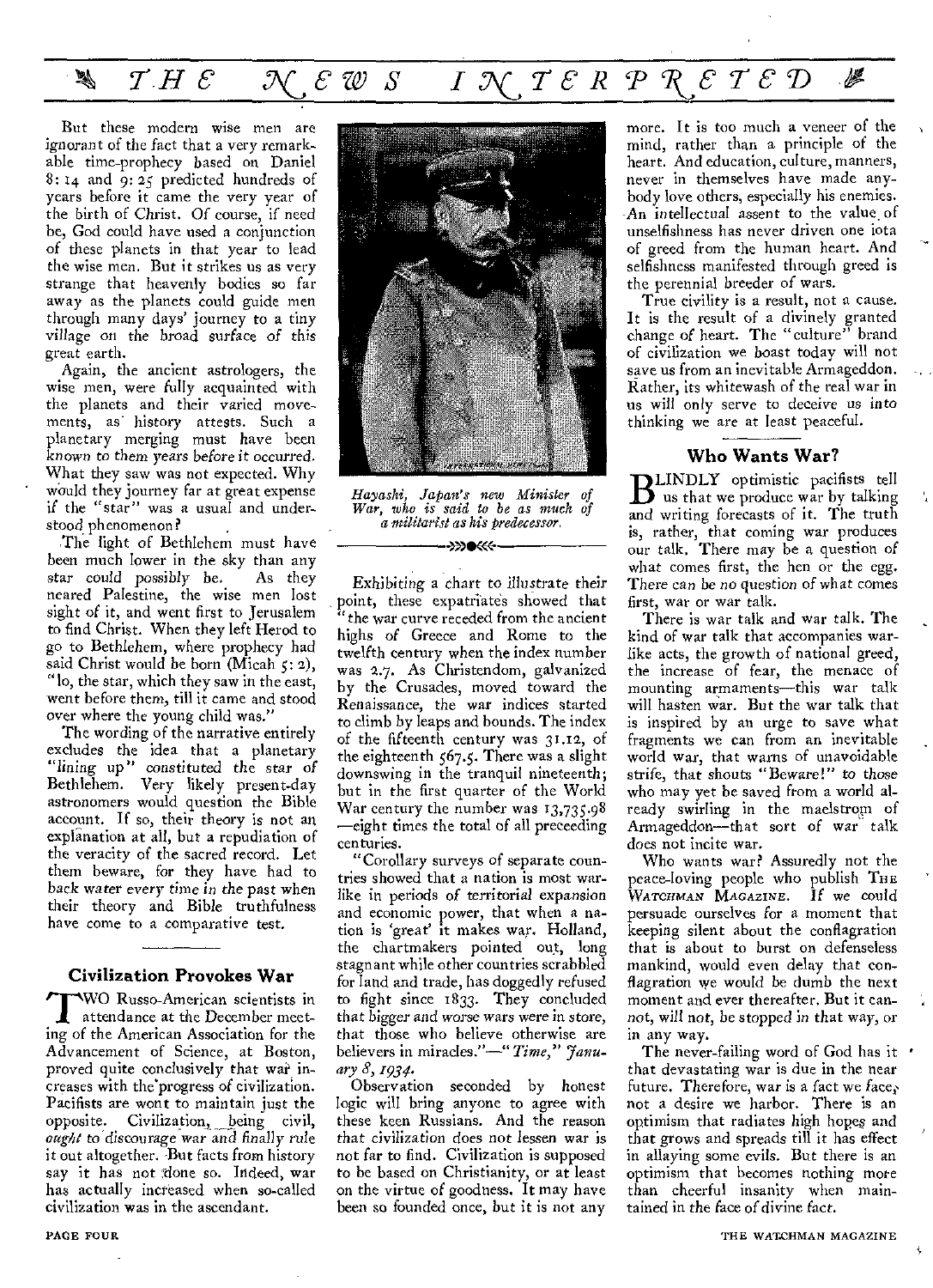

## By **Claude** E. HOLMES

HE editor of the Chicago *American,* speaking of the first two months after the inauguration of President Roosevelt, says that "within that brief period has been packed a greater variety of occurrences, of greater importance to the country, than could be matched in any similar period that comes to mind." These kaleidoscopic changes in the affairs of men, which the same editor states are crowding on us with "bewildering rapidity," are filling the hearts of men with alarm.

 $\prec$ 

 $\leq$ 

Ý

迁

¢.

Á.

 $\hat{\mathcal{X}}$ 

ថ្ម

Another disquieting condition that might be added is the unprecedented epidemic of greed that has been sweeping the nation. It has shown its most virulent form where least expected, and has apparently gotten out of all control. Reckless disregard for the property rights of others is striking terror into the hearts of honest and law-abiding citizens. Even those who are dishonest fear for their ill-gotten gains or perhaps shudder for the future when they will have to account for their evil deeds.

Centuries ago Solomon declared that "he that hasteth to be rich hath an evil eye." (Proverbs 28: 22.) And other Bible prophets down through the ages have been thundering divine warnings against the deceitfulness of riches and the woes that will fall upon those obtaining wealth by dishonest practices.

#### THE PRESIDENT WARNS

(Today these counsels are largely ignored; the principles of right dealing are cast aside and many say that business cannot be successfully conducted upon the principle that "honesty is the best policy." So conditions in the commercial world, as well as elsewhere, are becoming worse and-worse. As a result, men in all walks of life are arising in the wilderness of fraud, oppression, and deception to join the prophets in crying out against this greed and selfishness.

President Roosevelt felt constrained to devote a part of his Thanksgiving Proclamation to this matter: "May we ask guidance in more surely learning the ancient truth that greed and selfishness and striving for undue riches can never bring lasting happiness or good to the individual or his neighbors."

And in his Annual Message he draws the line a little closer and denounces the "practices which have been brought to light which have shocked those who believed that we were in the past generation raising the ethical standards of business."

James T. Adams *(Harper's,* August, 1933) warns that "a nation composed of go-getters bent on individual gain regardless of how obtained, of people trying to get as much for as little as possible, of citizens insisting solely on their rights and refusing to perform their duties unless heavily paid, can come to but *one end."* 

There may be various speculations as to what this one end may be, but the word of God gives the correct answer, so far as those are concerned who secure

their wealth by fraud and oppression:

"Go to now, ye rich men, weep and howl for your miseries that shall come upon you. Your riches are corrupted, and your garments are motheaten. Your gold and silver is cankered; and the rust of them shall be a witness against you, and shall eat your flesh as it were fire. *Ye have heaped treasure together for the last days."* James 5: 1-3.

In securing their riches many have ground down and oppressed the laboring men who helped to produce it. Heartless corporations and selfish employers have been appealed to, but to little purpose. Great fortunes continue to be built up, while the workers suffer for the necessities of life.

#### ECONOMIC DISFRANCHISEMENT

(One company today "controls more wealth than is contained within the borders of twenty-one of the states of the country." This and other similar corporations are so ruthless in the discharge of men that it has created a widespread feeling of insecurity in large masses of workers.

Employees are afraid to "give battle for the rights of man when those rights conflict with the intrenched 'rights' of private property." (Quoted in *Journal of the National Education Association,*  January, 1934, page 2.) To offend those at the head of the giant industries "means their economic disfranchisement and the utter loss of their liveli-

*(Continued on page tr)* 



PAGE FIVE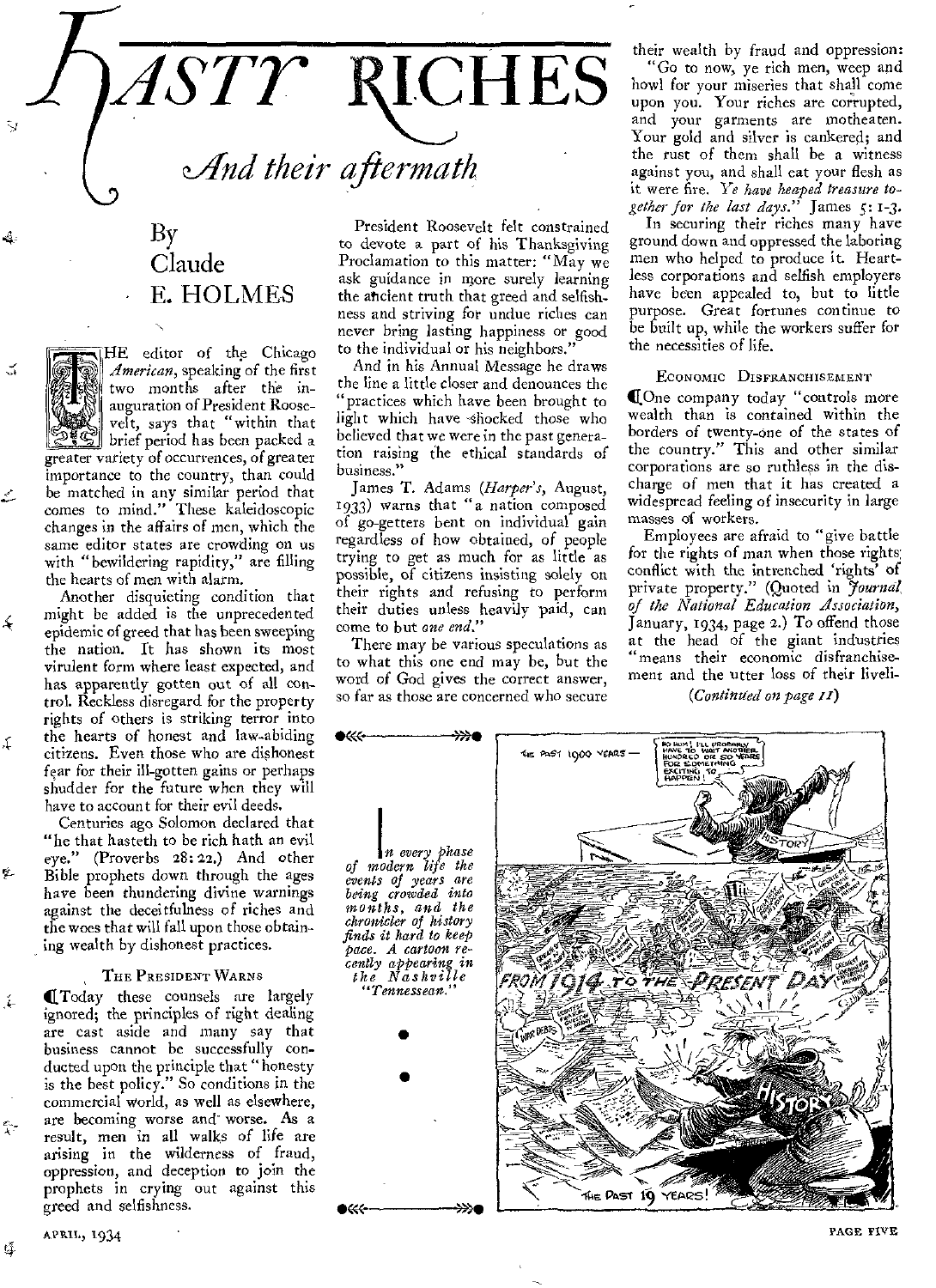

HE National Recovery Administration is a humanly devised scheme for the rehabilitation of prosperous conditions in America. Its objectives are laudable. The motives of those who have brought it into existence are commendable. It deserves the full support of every person of good will. But it will not succeed in accomplishing what is desired of it. The inherent weaknesses of mankind are bound to prevent its complete success.

No human scheme of regulation or recovery is adequate to cure the ills of human society today. No plan can be constructed or adopted which will prevent men from following out their own selfish desires, which will cure dishonesty and the evils of society, and which will produce a better world.

There *is something inherently* evil in mankind, something which will operate to defeat every good human purpose, which will prevent the realization of mankind's fondest hopes, and which will bring the whole world ultimately to destruction.

That something evil against which all human systems and programs and schemes will operate in vain, is a fallen nature. Only a plan which will change human *nature,* not human *conditions,*  will ever give us a new world.

For the human race is a fallen *race.*  Man's nature is inherently evil. It tends downward. There is nothing that man *can* devise to cure this. Arrange conditions as you will, and still human

nature will defeat every good purpose and every fine scheme.

The essential *weakness of* the NRA and of all other human schemes, is simply that they are human; based on fallen human nature. What we need is a Divine Recovery Administration, with a divine program, put into effect by divine power, and divinely carried out.

And it is a satisfaction to learn that just such a DRA is about to be put into effect. The one thing which will adequately meet the need is about to be supplied.

#### DIVINE NEW DEAL

((The provisions of this Divine Recovery Administration are plainly outlined in the Bible. These *provisions*  are ninefold. I direct your attention to them, together with the purpose of the Divine "New Deal" which God purposes soon to put into effect.

*Yesus Christ is coning to this earth a second time to receive His people to Himself.* He said Himself:

"Let not your heart be troubled: ye believe in God, believe also in Me. In My Father's house are many mansions: if it were not so, I would have told you. I go to prepare a place for you. And if I go and prepare a place for you, I will come again, and receive you unto Myself; that where I am, there ye may be also." John 14:1-3.

From the very beginning of the creation it has been a part of God's eternal purpose in Christ that His people should be with Him throughout eternity. It

## By Carlyle B. HAYNES

*le chief concern of the average citizen relates to the• particular combination of alpha-betical letters which will help fill that empty pocket. But, after all, there is something more vital to be concerned about.* 

was to make preparation for that that Christ returned from this earth to heaven. Even now He is preparing "a place" in His Father's house for His people. And He will come again to take them to Himself, that where He is there they may also be.

His faithful people are to be gathered together at that day by the angels of God: "He shall send His angels with a great sound of a trumpet, and they shall gather together His elect from the four winds, from one end of heaven to the other." Matthew 24: 31.

But when Jesus returns, myriads of His people are asleep in death. So the DRA provides for the *resurrection of the blessed dead.* Those who have died are to be made alive. Those who have fallen in death are to be raised up: "Marvel not at this: for the hour is coming, in the which all that are in the graves shall hear His voice, and shall come forth; they that have done good, unto the resurrection of life; and they that have done evil, unto the resurrection of damnation." John 5: 28, 29.

This resurrection of the righteous is to take place at the second coming of Christ. *(r Thessalonians 4: 16;* z Corinthians 15: 22, 23; Daniel 12: I, 2.) It is, therefore, when the Lord comes out of His place to punish the inhabitants of the earth for their iniquity, that the earth shall disclose her blood and no more cover her slain. (Isaiah 26: 21.)

#### THE LIVING TRANSLATED

((Then, too, those who are alive, not having tasted death, will be united with those who are raised from the dead, and both groups together will be caught up to be eternally with Jesus. So the DRA provides for *the translation of the living righteous.* 

"Then we which are alive and *remain* shall be caught up together with them in the clouds, to meet the Lord in the air: and so shall we ever be with the Lord." I Thessalonians 4:17. It is when the trumpet shall sound at the second coming of Christ that the sainted dead and the living saints will

 $\sum_{i=1}^{n}$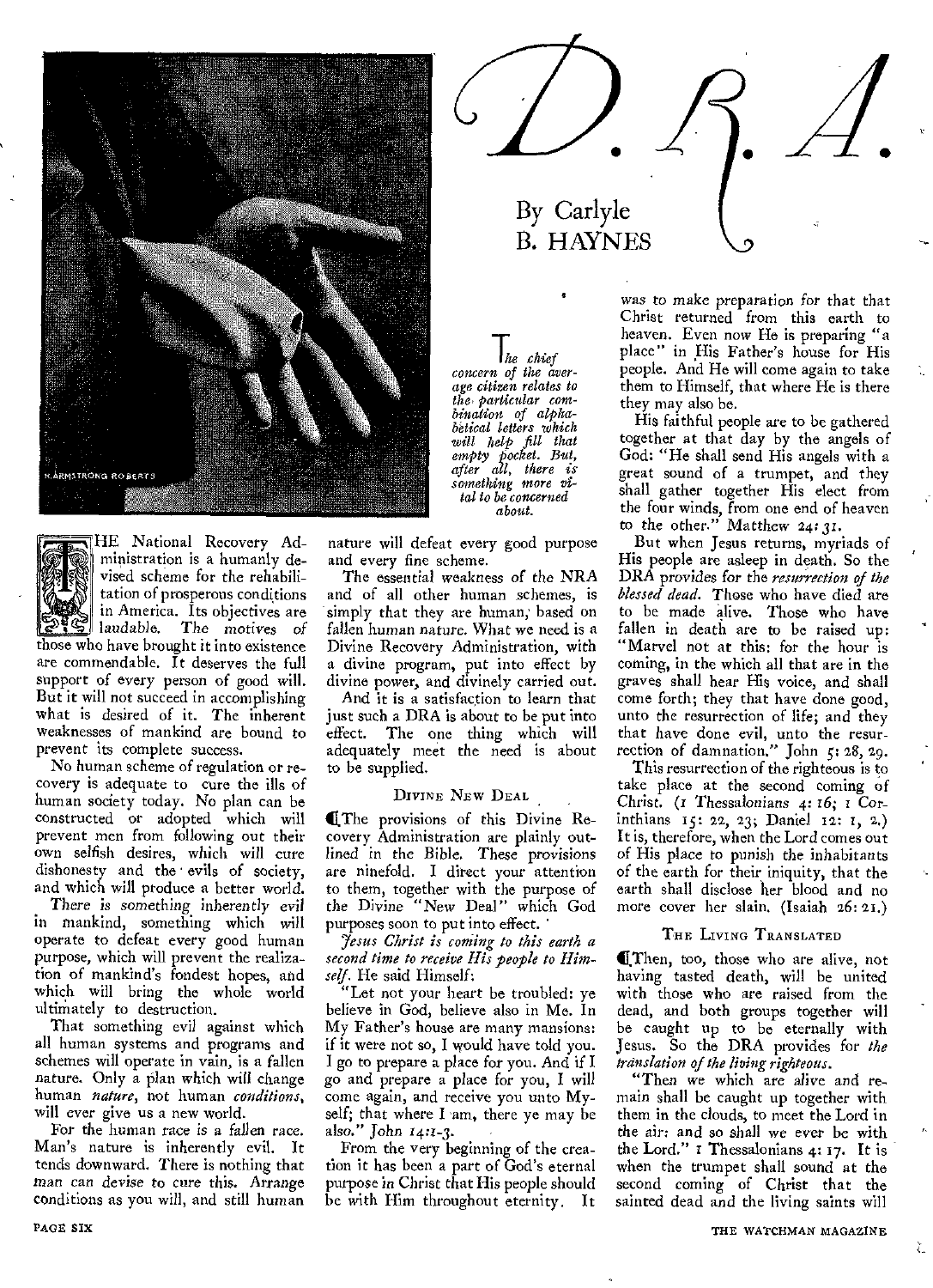St 23 Re 23 Re 23 Re 23 Re 23 Re

# The Absolute **Necessity** to Man's Welfare

both be changed from their corruptible, mortal state, in the twinkling of an eye, and be given a glorious immortal life. (I Corinthians 15:51-53.) This will make them like their divine Master, for "when He shall appear, we shall be like Him." (1 John  $3:2$ .)

ర్

空

ę.

浜

學

Another provision of the DRA is *the judgment of the world,* There is to be a judgment. The Bible makes that plain: "I charge thee therefore before God, and the Lord Jesus Christ, who shall judge the quick and the dead at His appearing and His kingdom." a Timothy 4: 1.

To sit on the throne of eternal justice is one of the objects of our Lord's return. God "hath appointed a day, in the which He will judge the world." (Acts 17:31.) This day is when Jesus comes. At that time the world will be judged. And then the final separation between the righteous and the wicked will take place. (Matthew 25: 31, 32.)

Another provision of the DRA is *the final reward of the righteous. "Behold,* I come quickly; and My reward is with Me, to give every man according as his work shall be." Revelation 22: 12.

#### **COMPENSATION**

It is at the second coming of Christ that the righteous are to be rewarded for their faithfulness. It is then that He will make up His jewels. He will send forth His angels, and they shall gather together His elect. Crowns will be placed on worthy brows; the redeemed will be made immortal, arrayed in white, and will joyfully enter into their happy existence in God's eternal kingdom, where nothing can ever come to molest or make afraid, to mar or cause unhappiness. The trial of their faith is to be "found unto praise and honor and glory at the appearing of Jesus Christ."  $(I$  Peter  $I: 7$ .) It is when the Chief Shepherd appears that His

people will receive a crown of glory that fades not away.  $(2.$  Timothy  $4:8;$ Hebrews 9:28; Isaiah 25:8, 9; Daniel 7: 27; Matthew 25: 34.)

Another provision of the DRA is *the final destruction of all opponents of the divine government.* Jesus is coming to destroy the wicked. Those who have refused His mercy, turned away from His truth, trampled upon His law, persecuted His people, and done despite to His grace, will then meet their eternal fate. "The mystery of iniquity doth already work: only he who now letteth will let, until he be taken out of the way. And then shall that Wicked be revealed, whom the Lord shall consume with the spirit of His mouth, and shall destroy with the brightness of His coming." 2 Thessalonians 2: 7, 8.

Isaiah speaks of 'this time when the Lord will "slay the wicked." (Isaiah 11:4.) And John, also, writes of this punishment of the enemies of God. (Revelation 11: 18.)

Another provision of the DRA is *the redemption of this earth from the curse of sin.* Not only the race of men, but the earth itself has been lost and is under a curse. God gave it to man at the beginning. Man sold himself and his dominion of the earth to Satan. The earth was subjected to the curse, under



which it still groans and travails. It is out of order, torn, tossed, and racked like a sick man. A great malady is upon it. But harmony and beauty are to be restored. The last Adam will completely undo the works of the first Adam. Christ has purchased the earth. We are now waiting for the "redemption of the purchased possession." When Jesus comes the second time, He will bring the earth back to its former beauty. For when He comes, then shall take place the "restitution of all things,. which God hath spoken by the mouth. of all His holy prophets since the worldl began." (Acts 3: 21.)

RESTORATION OF ALL THINGS And so "we, according to His promise, look for new heavens and a new earth, wherein dwelleth righteousness." 2 Peter 3: 13. "The meek shall inherit the earth; and shall delight themselves in the abundance of peace." Psalm 37: II. "The righteous shall inherit the land, and dwell therein forever." Verse 29. And in order to fit it for their dwelling place, the Lord will redeem it when He comes,

Another provision of the DRA is *the restoration of all things.* All that has been lost through the introduction of sin into this world will be restored when Jesus comes.

At the beginning of the history of this world, mankind was placed in the garden of Eden, and given the privilegeof eating of the tree of life. It was God's purpose for man that he should ever remain in, this paradise and possess eternal life. This plan was thwarted by sin, but God has kept this purpose for man in mind through the ages which have passed since then, and through Christ all things will be restored to those who accept the plan of salvation. This has been foretold by many prophets, and Peter speaks of it in this way:

"He shall send Jesus Christ, which before was preached unto you: whom the heaven must receive until the times of restitution of all things, which God hath spoken by the mouth of all His holy prophets since the world began." Acts 3: 20, 21.

A description of the restored earth, with the redeemed race upon it, will be found in the last two chapters of the Bible. It is the second coming of Christ which will prepare the way for the establishment of this new earth,

*(Continued on page lo)* 

external the sculptor's ideal of **i**p  $\bigotimes$  **i** *Here is the sculptor's ideal of* **i**p  $\bigotimes$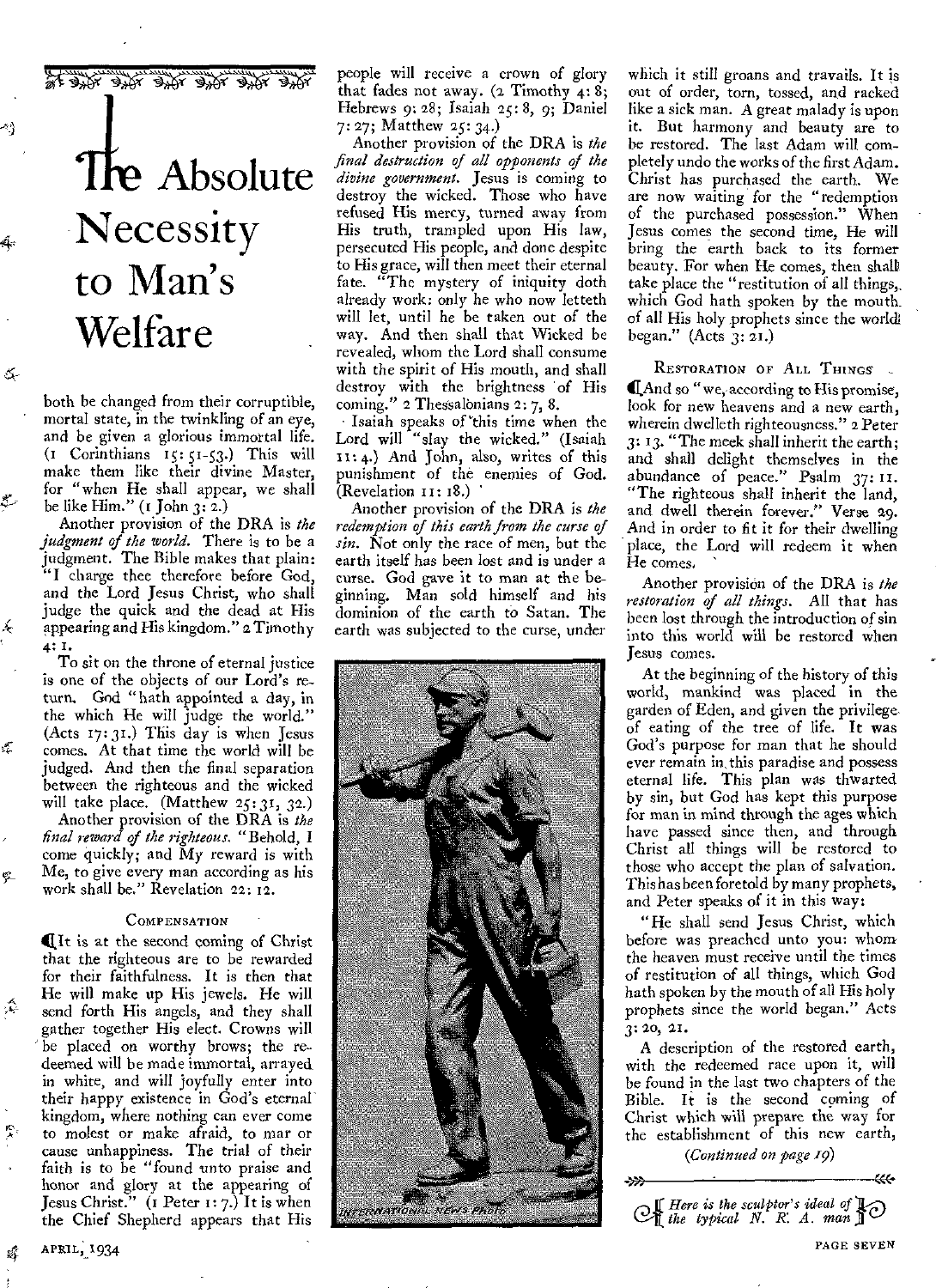*.Christ driving out ^ the money changers from the Temple courts. Was this towering figure in history the actual Sons. of God, or simply a social reformer?* 



# **JESUS CHRIST**

# GOOD Man or GOD-Man ?



INETEEN centuries ago there occurred a birth in a stable in an obscure hamlet in Palestine which has had more influence on the history of the world than any other event since time began. Thousands of newspapers throughout the world adjust the date above their headlines every day *in* the year with reference to that birth. Even the man who denies the existence of God and Christ must adjust the 'date of all his letters and transactions each day according to the birth of Jesus.

Many people think that Jesus was merely a great man, a matchless teacher, who spoke as never man spoke, whose teachings set forth the most wonderful system of morality and ethics that the World has ever heard. They regard Jesus as a perfect example of heroism and unselfishness, of purity and kindness, one who possessed all the qualities that make for moral excellence. They laud him as the wisest and best man who ever lived.

But we need to recognize that in Jesus Christ we have something more than an ideal man reaching upwards to the divine; for in Jesus we have the manifestation of Deity, divinity clothing Himself with humanity, the Divine expressing Himself in the terms of human life, stooping that mankind may rise.

## $\mathcal{B}y$ John L. **SHULER**

He was, as the great apostle Paul declared, "God manifest in the flesh." (1 Timothy 3: 16.) The apostle John tells us that Christ is the Word who was with God the Father from the days of eternity, and that this Word was God the Son. When the time came for this eternal Son to appear among men as"the Redeemer, then He was made flesh and dwelt among men. (John I: 1-14.)

When Jesus was here among men, He manifested -at least seven different powers that are absolutely beyond the power or prerogative of any mere man to possess. Jesus as He walked here among men had power to read the hearts of men. He could look at men and tell what they were thinking and planning in the very secret depths of their souls. No mere man can read the heart of other men. Only God can read the hearts of men. So the fact that Jesus could read the hearts of men proves that He was God manifest in the flesh.

Jesus had creative power. He could take five loaves and two fishes and feed many thousands of people. He could turn water into wine instantly. Only God possesses creative power. Hence the fact that Jesus had creative power proves that He was God in human form.

Jesus had power when He walked among men to forgive their sins. Only God can forgive sins. So the fact that He possessed the power of absolution proves His divinity. Jesus had power to receive worship from His followers. One of the cardinal truths of the Bible is that only Deity is to be worshiped. So the fact that Jesus had power to receive worship proves that He was God manifest in the flesh.

Jesus had power to give life. Three times in His ministry He especially demonstrated that He had power to give life, by raising three persons from the dead. We know that only God has power to give life. So this would prove that Jesus was God in human form.

#### POWER OF THE RESURRECTION

(Jesus had the power of inherent life. He had power to lay down His life and take it up again. No mere man could ever do that. Any man can lay down his life, but where is the man who can of himself take up his life again?

Jesus had power to transform from sin to righteousness the lives of those who accepted of Him as God the Son. No mere man can change the heart or *transform* the life *of* another. The millions of truly converted people all over the world are just so many millions of proofs of the divinity of Jesus Christ.

Today I would with them of old fall at His feet and worship Him as my Lord and my God. All that can satisfy the needs and *longings of* the human soul, for this world and for the world to come, is found in Jesus Christ.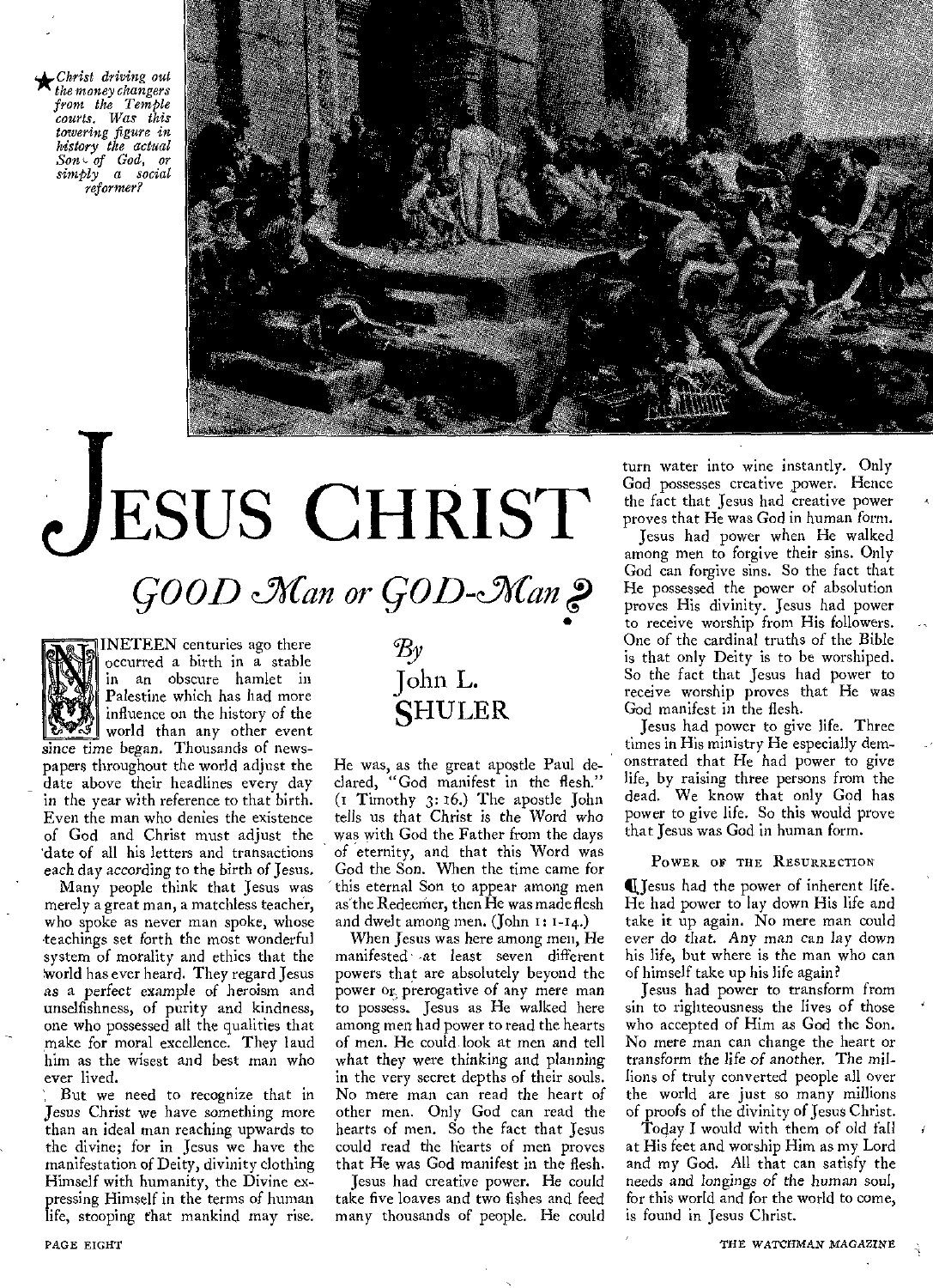Ñ

4S-

 $\hat{\Sigma}$ 

Æ.

 $\Delta$ 

N THE early years of 1900 there were only a few automobiles in the United States. They traveled at the uncertain speed of two to twelve miles an hour. Today there are about twenty-three million registered motor vehicles in our country, and their drivers "do" sixty to eighty miles an hour and think nothing of it.

One man says, "When I began to drive a car nearly two decades ago, twenty miles an hour was a good rate of speed, and almost joggled the breath out of me; but today forty miles an hour is almost nothing." Talk about driving a car at forty today, and people will smile and wonder how you ever get anywhere going at that slow pace.

The history of the airplane for the past thirty years is similar. Until the year 1906 the Wright brothers were the only men in the world who could fly. In one of their flights in 1905, they flew twenty-four miles at a speed of about thirty-eight miles an hour, which was a marvelous feat in those days. But today plane passengers accept as a matter of fact a speed of 18o miles an hour—three miles a minute.

Speed record after speed record has been made by men on land and sea and in the air. Here are a few: *Steam locomotive* in Canada, 120 miles an hour. *Motor boat,* by Gar Wood, 124 miles an hour. *Automobile,* Captain Malcolm Campbell, at Daytona Beach, Florida,  $272$  miles an hour  $\left(4\frac{1}{2}\right)$  miles a minute). *Land plane,* James R. Wedell at Chicago, Ill., 305 miles an hour (5 miles a minute). *Seaplane,* Francesco Agello, of Italy, 423 miles an hour (7 miles a minute.).

New records are being made every few days. Perhaps before this article goes to press, it will be out of date. People have become calloused to wonder. Distance and time have been completely annihilated. Ours is a smaller world. There is no such thing as isolation these days. We have gone farther up, farther down, and farther north, east, south, and west than any generation that ever inhabited this globe, and in faster time. Our slogan is, *"Faster and still faster!"* Our watchword, *"Speed and still more speed!"* 

#### A MODERN COLUMBUS

4LIn 1492, "Columbus sailed the ocean blue" with three vessels and 120 men. It took him 69 days to make this first journey from Spain to America. In 1933, a modern Columbus in the person of General Italo Balbo, Italian air minister, made a similar journey in  $47\frac{1}{2}$  hours. He was in command of a squadron of twenty-five airplanes flying in forma-



tion from Rome to the Century of Progress in Chicago. Balbo's achievement was truly remarkable, marking man's most pretentious conquest of the air up to that time. For a time it was a sensation, but in January of this year, six United States navy planes made the longest non-stop mass-formation flight, by covering the 2,408 miles from San Francisco to Hawaii in less than twenty-five hours.

For further contrast, notice the records in traveling entirely around the world. Magellan's fleet made the first circumnavigation, four hundred years ago. It took them nearly three yearsbeen bettered time and again, until on July 22, 1933, Airman Wiley Post proved that *one week* or so was plenty of time for going around the world.

It may be a surprise to some to learn that our modern means of transportation are mentioned in the Bible. Oh, of course, they are not called automobiles and airplanes and locomotives. But listen to this description in Nahum 2: 2, 3 and see if it does not describe them: "The chariots shall be with flaming torches in the day of His preparation, . . . *the chariots shall rage in the streets,*  they shall jostle one against another in the broad ways: they shall seem like torches, *they shall run like the lightnings."* 

The prophet Daniel also uttered a prophecy which applies to the same *(Continued on page .15)* 



T*°morrow's train today. The new high-speed lightweight, streamline passenger train of the Union Pacific Railway, capable of speeding at the rate of no miles an hour. Its type promises to revolutionize railway travel.* 

APRIL, 1934

žŽ.

ζ.

是.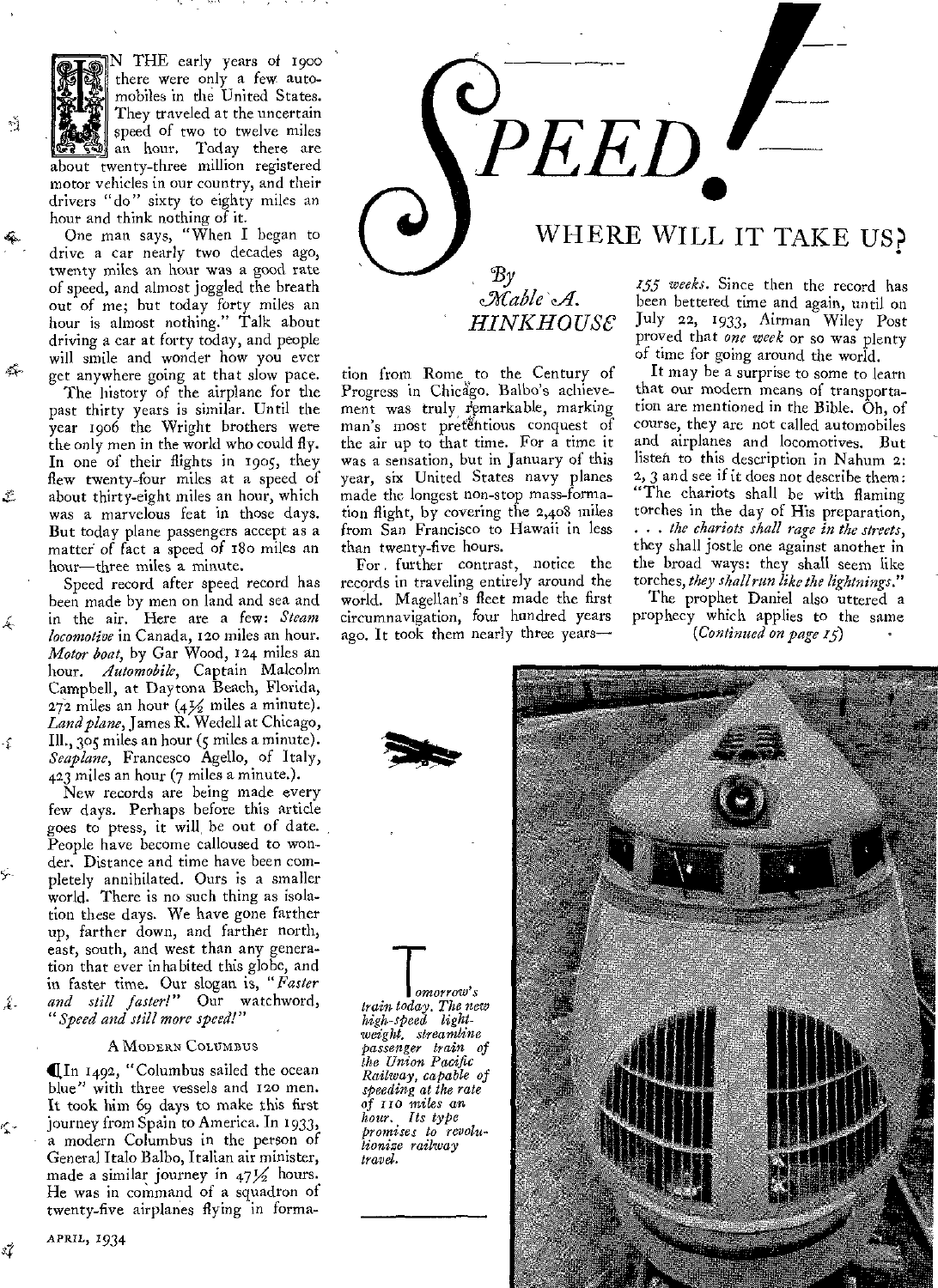

 IME always has been, always will be. Time is independent of all else. So far *as we know,*  if there were no man, no sun, moon, or stars, there would still be time. Time cannot be lost, hastened, or delayed. Events may be hurried, but time never. When the sun stood still over Gibeon at Joshua's

command, time proceeded as usual. Time is a talent. It is the only talent that has been equally distributed. While we live, we have as much time as any other person, as much as God himself possesses, though we may not have as many opportunities as others.

Time may be wasted by not being employed; and we are told that he who wastes his time would waste every other talent, did he possess them.

#### TIME THE "ONE TALENT"

QWe are told in Sacred Writ of a man who had only one talent. That talent was time. This man did not have health; He did not have wealth; for those things are talents. But this man simply would not employ himself. He did not use the only thing he had to use. Time has long been pictured as a decrepit old man with a musty beard and a rusty scythe. Never was there a greater fallacy, never was there a stronger delusion; because time is always young, always fresh and vigorous, with arms laden with opportunities. The Bible says that there is a time for everything under the sun; a time to be born and a time to die; a time to sow, and a time to reap. God has planned *events,* and has planned that these events should have time to mature. God never gives to a man more duties than he has time to perform. But in His omniscience, events that are *not* yet history are seen as plainly by Him as though they had already come to pass, because He can make them come to pass. Events long predicted seem, to finite minds, too indefinite ever to be realized; but time with relentless certainty eventually brings their maturity. A few instances may suffice to illustrate the point.

I was born in the northern part of Wisconsin, where the bleak winds blow dreary and cold, and the snowdrifts pile white and high during the long winter months, making ghosts and goblins of the corn shocks and the stumps. When cold days begin, the spring seems very far away indeed.

It was on an early winter day that my parents decided to *move to California*  —in the spring. How we children did dance and caper about at the news! No more snowdrifts, no more slush and

ice; but oranges and flowers and palm trees and sunshine. But after awhile the reaction came as we remembered that it was a long time till spring, and we groaned disgustedly and growled impatiently, "Oh, we'll never go to Californy.

But the bitter, cold months dragged slowly away day by day, and finally the days of preparation began, and then the day itself came, and then late in the evening came the hour. We were bundled off to the station, bag and baggage, excited beyond measure. Conductors with lanterns on their arms helped us onto the train, waved their lanterns, and we were off. *The Time Came.* 

Many years ago I saw a murderer in the county jail, awaiting execution. He had political influence and judicial friends, and so the day of retribution was postponed and delayed for years; until it was openly declared that he would never receive punishment for his crime. But at *last* the time *of* execution was again set, and finally the day came. A high board fence had been built, and the trap was to be sprung as the town bell struck the hour of noon. The hours dragged slowly but surely by, and I remember standing, listening with bated breath, for we all knew that the criminal had paced the thirteen steps to the trap. At last the three strokes of the fire bell pealed out solemnly; the trap had been sprung. The murderer had expiated his crime with his life the last criminal to be executed by local authority under the old California law. As I looked upon his face in the coffin,



EWING GALLOWAY Photo.

# **cAND the TIM**

chalky white under the brown beard, I thought, *"And The. Time Came."* 

The children of Israel went down into Egypt, into slavery and affliction, as God had foretold; but He had foretold also the length of time they were to serve and had given the promise of their release; and, though their misery was great and long, He remembered them and sent Moses to deliver them when *The Time Came.* 

From the beginning of sin men had looked for a deliverer, the Promised One, to redeem them from their enemies and their iniquities. Eve thought Cain was that One, and said, "I have gotten a

## **Time Has Somethin** *in Store for All V*

man from the Lord." Probably every godly mother had hoped in her heart to bring forth the Hope of Israel, the  $_{\text{XXA}}$ Desire of Ages, as century after century  $\mathbf{v}$ . passed away. But the spiritual darkness  $H_{\mathcal{A}}$ and gloom of the nation deepened; their ardor and faith dimmed. The fires of H<sub>1</sub> spiritual enthusiasm burned to the embers, hope had well-nigh perished from the earth, and degradation was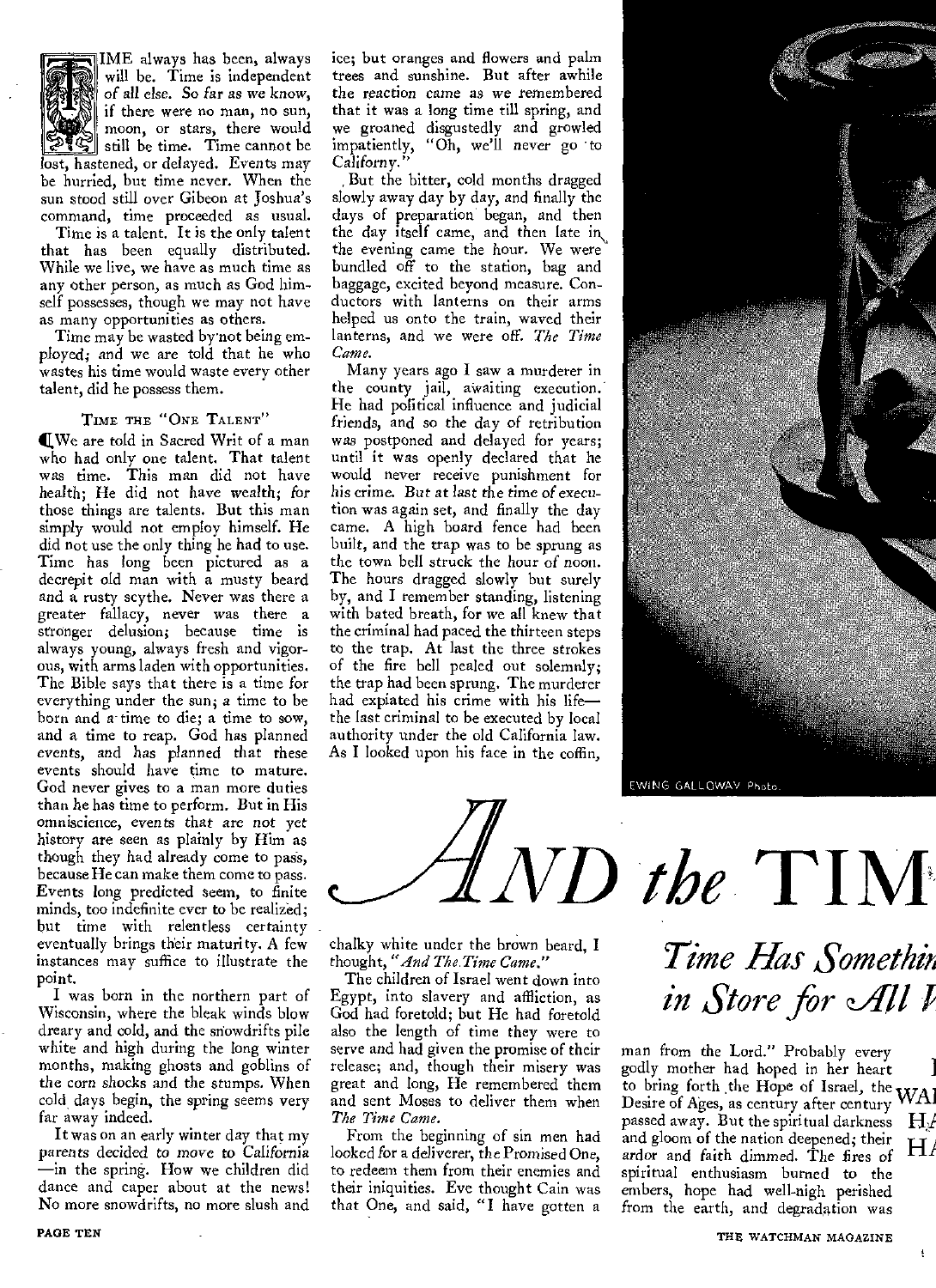# CAME

## *Infinitely Valuable ko Really Want It*

at its depths, when quietly and without the longed-for ostentation the Deliverer jR appeared, to a people unready to receive Him. *The Time Came.* 

Tob said: "O that Thou wouldest appoint me a set time, and remember me." That request will be fulfilled. He laid him down with that hope, saying: "If I wait, the grave is mine house." "Though after my skin worms destroy

L

é,

*Unceasingly time flows on. What does the future hold for us? =EC<* 

<sub>→→→●≪</sub>

this body, yet in my flesh shall I see God: whom I shall see for myself, and mine eyes shall behold, and not another." "Thou shalt call, and I will answer Thee: Thou wilt have a desire to the work of Thine hands." Such a faith God will honor, and though now Job sleeps in the dust, trustfully waiting, God has marked the spot and set the time, and that time will come without fail, as God's time always comes, and Job will come forth triumphant.

#### GLORIOUS HOPES

(We read in Daniel 7:22: "And the time came that the saints possessed the kingdom." Every since man lost the kingdom in Eden, it has been the hope of God's people again to see His face, to be given life and immortality, and again to walk with Him in His kingdom, and to possess it. And here we read that the time came that the saints possessed the kingdom. They not only saw the kingdom; they possessed it. They did not lease or rent the kingdom; they possessed it. They no longer dreamed of it, no longer prayed for it, no longer hoped for it, they possessed it; it was theirs. They not only possessed the city; they possessed. "the kingdom and dominion, and the greatness of the kingdom under the whole heaven."

"What is 'the greatness of the kingdom'?" you ask.

Well, I think the greatness of the kingdom would be the throne.

"But," you protest, "they don't possess that." Listen to this promise from Revelation 3:21: "To him that overcometh will I grant to sit with Me in My throne, even as I also overcame, and am set down with My Father in His throne." Oh, the glory of it, to walk up those broad, glittering steps of purest white gold without fear or hindrance, holding out grateful hands to a loving Saviour, and being permitted to sit by His side while He whispers things to us that no one will ever know but us only!

And over in that glorious kingdom we shall build our homes, for it says in the Word: "They shall build houses, and inhabit them; . . . they shall not build, and another inhabit." I have built in the years past many houses; I would view a home site, then I would picture in my mind just the kind of house I wanted there; I would plan every room, and every window and every porch, and then I would carry out my plan

and build the house just as I had pictured it. But others inhabit those houses now; strange feet walk through those rooms. Strange faces look out of those windows, people that I do not know. The little feet that were dear to me, that pattered over those floors, have vanished. The happy voices that used to echo in those homes I hear no more; and though I would give worlds to go back and live again those precious days, the way back is locked and barred. In vain I beat upon the bars until I am wearied. I call, but only the mocking echo of my own voice replies. I cannot go back, no, but I can go forward. He whom I love best has said: "I will save thy children." I did my best for them and He will do His best for me.

So I am going to build my home over there, where those happy voices I shalt hear once more, where those little feet will patter once again,—a wonderful home, that no other family shall ever inhabit; and now, in wakeful hours of the night, I plan that home. I picture every nook and corner; I picture the windows. and the porches; I picture the furnishings and the decorations, and sometime when I am occupying that home I will take the hands of my little ones who have been given back to me and we will walk through flowered gardens down to the gate where we can view best the wonderful, glorious kingdom, and I will say softly to myself, *"And The Time Came."* 

## Hasty Riches

#### *(Continued from page 5)*

hood, even perhaps the starvation of their families."

A change is coming soon; but it is. •not because the great corporations are becoming more generous nor owners. honestly concerned over the condition of those under them. The hoarded riches themselves begin to cry out. They raise their voices, not to Congress. or to the President of the United States, but to the Supreme Ruler of the universe. And the appeal is not in vain. Says the prophet: "Behold, the hire of the laborers who have reaped down your fields, which is of you kept back by fraud, crieth: and the cries of them which have reaped are entered into the ears of the Lord of sabaoth." James  $5:4$ .

The second coming of the great Judge and Lawgiver will forever put an end to all injustice, and those who take advantage of their fellow men in any way will find a Champion of the weak and helpless from whom they would fain escape. (James  $\zeta$ : 8, 9.)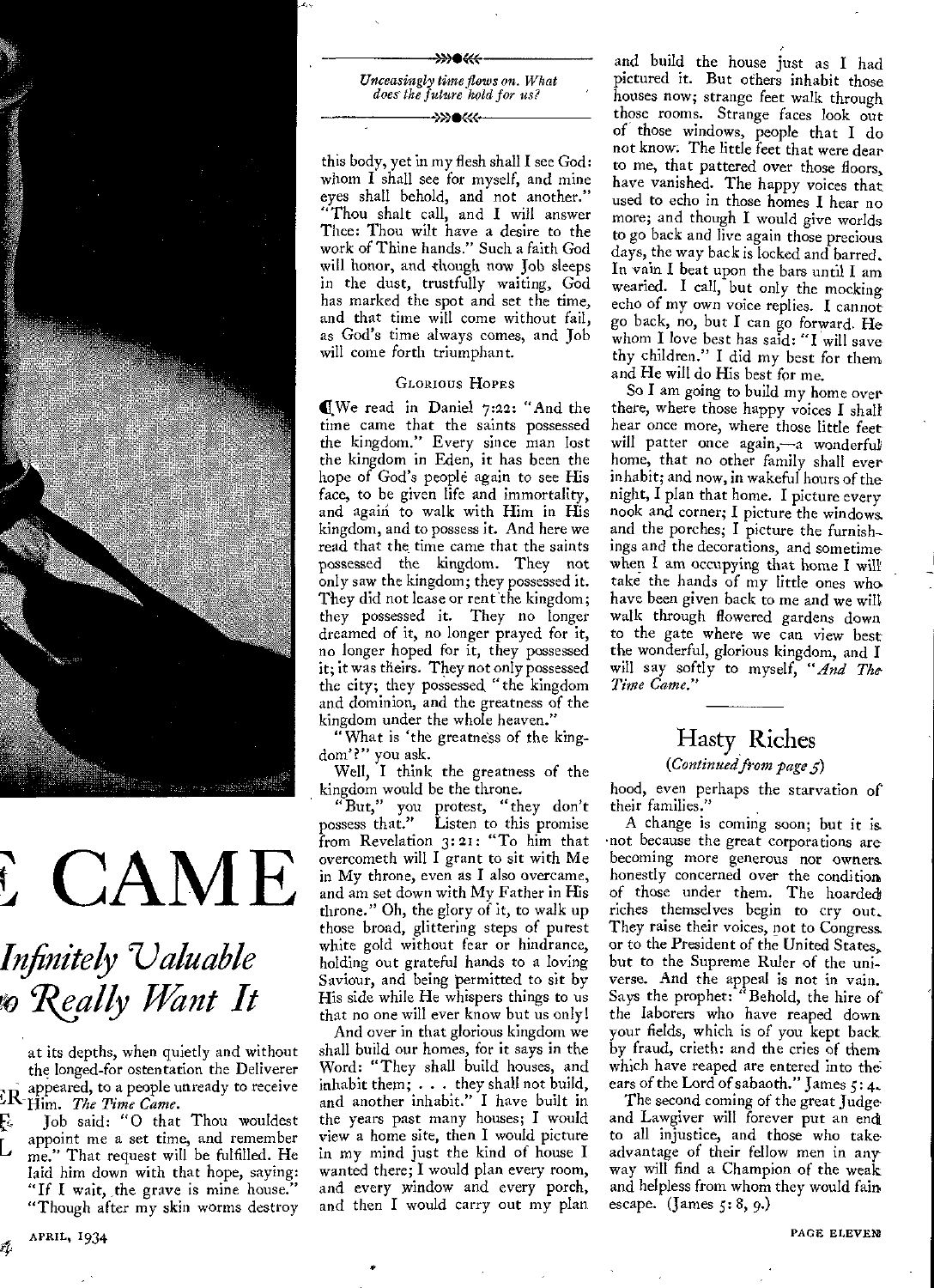$\sum_{\text{two}}$ 

# WHO WENT to HEAVEN and

account of this experience is as follows: "Verily I say unto you, There be some standing here, which shall not taste of death, till they see the Son of man coming in His kingdom. *After six days*  Jesus taketh Peter, James, and John his brother, and bringeth them all up into a high mountain apart, and was transfigured before them: and his face did shine as the sun, and his raiment was white as the light. And, behold, there appeared unto them Moses and Elias talking with Him. Then answered Peter, and said unto Jesus, Lord, it *is*  good for us to be here: if thou wilt, let us make here three tabernacles; one for CAME BACK –<br>•<br>• *What Message Did They Bring?* 

### By Robert L. BOOTHBY

Father honor and glory, when there came such a voice to Him from the excellent glory, This is My beloved Son, in whom I am well pleased. And this voice which came from heaven we heard, when we were with Him in the holy mount." 2 Peter 1: 16-18.

On this occasion Christ was enshrouded in glory as He will be at the day of His coming. Moses had been buried but he appeared alive before the three disciples. Evidently his body had been raised from the grave, as is suggested by Jude when he wrote: "Yet Michael the archangel, when contending with the devil he disputed about the body of Moses, durst not bring against him a railing accusation, but said, The Lord rebuke thee." Jude 9.

There was a dispute concerning Moses's body. The Scripture records the following pertaining to Moses's death: "So Moses the servant of the Lord died there in the land of Moab, according to the word of the Lord. And He buried him *in* a valley in the land of Moab, *over*  against Bethpeor: but no man knoweth of his sepulcher unto this day." Deuteronomy 34:3, 6. The very facts that Moses's body was buried, that there was a dispute between Christ and Satan concerning his body, and that he ap-

 $\rightarrow$  MeCle

*Moses, one of the men who went to heaven and returned to earth* 

peared before Peter, James, and John alive, are conclusive evidence that his body had been raised. As this ancient leader of Israel stood on the mount with the disciples and Christ, he represented a great throng of people who have been laid in the grave, asleep in Jesus, and who will be raised from death when Jesus descends from heaven.

The Apostle Paul has written: "For the Lord himself shall descend from heaven with a shout, with the voice of the Archangel, and with the trump of God: and the dead in Christ shall rise first." I Thessalonians 4: 16,

Elijah was caught up into heaven without seeing death. God's flaming chariot caught him from earth into the sky. As he stood on the mount he was typical of another great multitude who will live to see Jesus come. They will never die. After Paul told of the resurrection of the righteous dead he wrote further, "Then we which are alive and *(Continued on page 14)* 



THE WATCHMAN MAGAZINE

they had lifted up their eyes, they saw no man, save Jesus only." Matthew 16:28; 17: 1-8. Moses and Elijah spoke of the crucifixion of Christ. Luke writes: "And, behold, there talked with Him two men, which were Moses and Elias: who appeared in glory, and spake of His decease which He should accomplish at Jerusalem." Luke 9: 30, 31.

Thee, and one for Moses, and one for Elias. While he yet spake, behold, a bright cloud overshadowed them: and behold a voice out of the cloud, which said, This is My beloved Son, in whom I am well pleased; hear ye Him. And when the disciples heard it, they fell on their face, and were sore afraid. And Jesus came and touched them, and said, Arise, and be not afraid. And when

F YOU knew two men who went to heaven and had come back to this earth, I am sure you wduld be anxious to see them and talk with them. The Bible tells how Moses and Elijah had been in heaven and come back to this earth for a visit. The

SECOND ADVENT IN MINIATURE 4aPeter, who was one of the disciples that was with Jesus in the Mount when Moses and Elijah appeared, wrote of this experience as being a demonstration of what the second coming of Christ will be like. Just before going into the mountain Jesus had said to the disciples, "There be some standing here, which shall not taste of death, till they see the Son of man coming in iHis kingdom." Peter declared this promise was fulfilled when Christ in -company with Moses and Elijah was panoplied in glory.

Let us read Peter's account of that -remarkable happening: "For we have not followed cunningly devised fables, when we made known unto you the power and coming of our Lord Jesus -Christ, but were eyewitnesses of His majesty. For He received from God the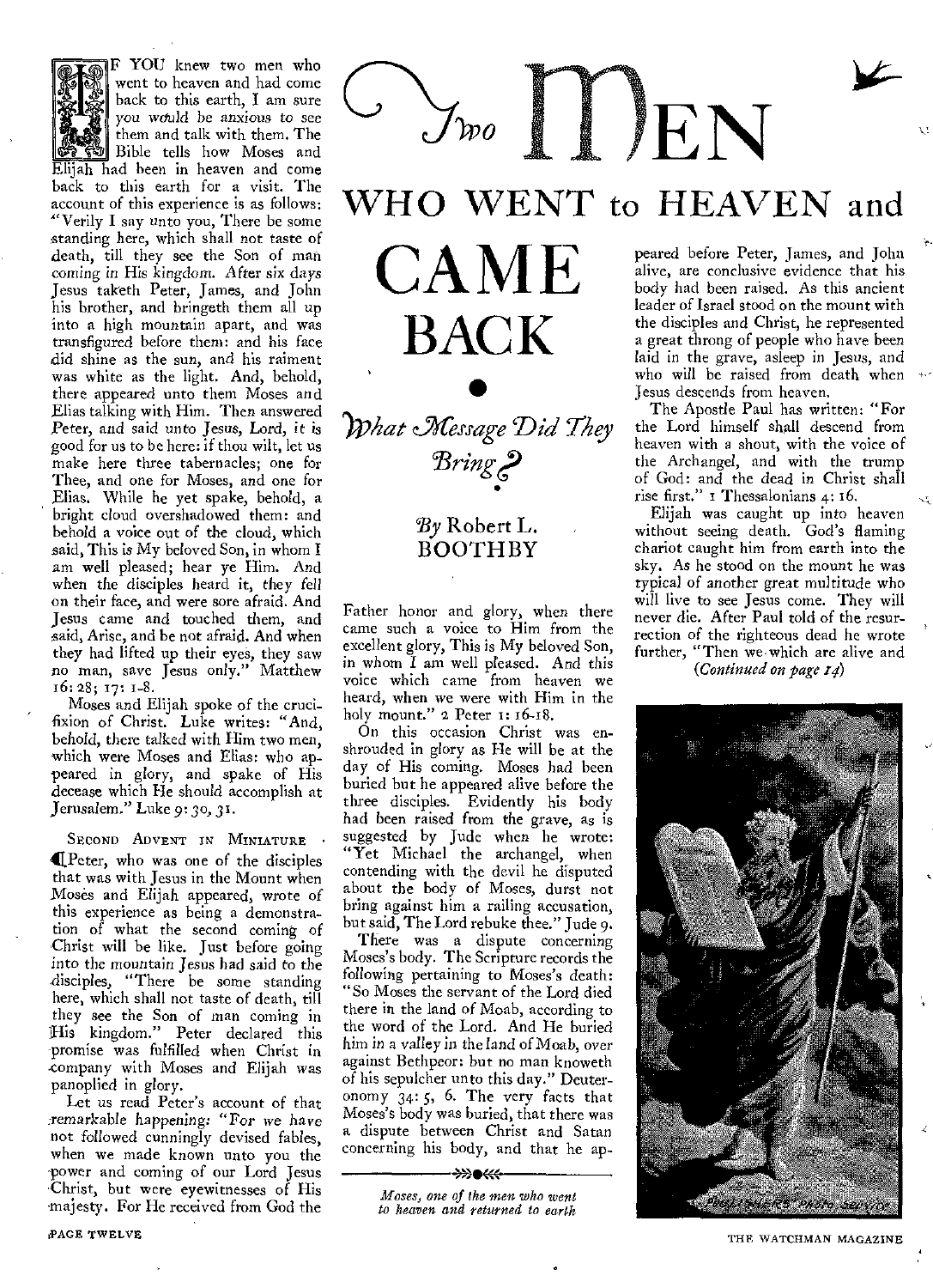*Just What the Bible Says* 

## *WO7CLD PEACE*

19:1:\_16.

1. On what condition is peace promised?

*"If ye walk in My statutes, and keep My commandments, and do them; then . I will give peace* in the land." Leviticus 26: 3-6.

2. Have the conditions for peace been fulfilled in the present age?

"Their feet run to evil, and they make haste to shed innocent blood: their thoughts are thoughts of iniquity; wasting and destruction are in their paths. *The way of peace they know not; . . .* in transgressing and lying against the Lord, and departing away from our God, speaking oppression and revolt, conceiving and uttering from the heart words of falsehood. And judgment is turned away backward, and justice standeth afar off: for truth is fallen in the street, and equity cannot enter." Isaiah 59: 7-14.

المحية

F.

K

5.

ر کي

3. What will the world be expecting while thus violating the conditions of peace?

*"Many people shall go and say, . . .*  They shall beat their swords into plowshares, and their spears into pruninghooks: nation shall not lift up sword against nation, *neither shall they learn war any more."* Isaiah 2:3, 4.

4. Will this hope be fulfilled? *"I have taken away My peace from this people,* saith the Lord." Jeremiah 16:  $\zeta$ . "Proclaim ye this among the Gentiles; *Prepare* war, wake up the mighty men, let all the men of war draw near; let them come up: beat your plowshares into swords, and your pruninghooks into spears: let the weak say, I am strong. Assemble yourselves, and come, all ye heathen, and gather yourselves together round about: thither cause Thy mighty ones to come down, 0 Lord. Let the heathen be wakened, and come up to the valley of Jehoshaphat: for there will I sit to judge all the heathen round about." Joel 3: 9- 12. "The day of the Lord so cometh as a thief in the night. For *when they shall say, Peace and safety; then sudden destruction cometh upon them, . . .* and they shall not escape." I Thessalonians

5: 2, 3.<br>5. What will be the end of the warring nations?

"We give Thee thanks, 0 Lord God Almighty,... because Thou hast taken to Thee Thy great power, and hast reigned. And the nations were angry,

*4* APRIL, 1934 PAGE THIRTEEN

and Thy wrath is come, and the time of the dead, that they should be judged, and that Thou shouldest give reward unto Thy servants, . . . and *shouldest destroy them which destroy the earth."*  Revelation 11:17, 18. "And I saw heaven opened, and behold a white horse; and He that sat upon him was called Faithful and True, and in righteousness He doth judge and make war. . . . The armies which were in heaven followed Him upon white horses. . . . And out of His mouth goeth a sharp sword, that with it He should smite the nations: . . . and *He treadeth the winepress of the fierceness and wrath of Almighty God.* And He bath . a name written, KING OF KINGS, AND LORD OF LORDS." Revelation

6. What is the warfare of the Son of God against the angry nations called and when will it occur?

"The spirits of devils . . . go forth unto the kings of the earth and of the whole world, to gather them to *the battle of that great day of God Almighty. . . .* And he gathered them together into a place called in the Hebrew tongue *drmageddon."* Revelation 16:14, 16. *Note.—* This place Armageddon, in northern Palestine, is the same as the "valley of Jehoshaphat" said in Joel 3: 9-12 to be the place where the warring nations are judged by God.

7. Who wins Armageddon, and what follows?

"Come, behold the works of the Lord, what desolations He hath made in the earth. *He maketh wars to cease unto the end of the earth;* He breaketh the spear in sunder; He burneth the chariot in the fire." Psalm 46: 8, 9.

CAN WE THEN LOOK FOR WORLD PEACE BEFORE THE SECOND ADVENT?

SCRIPTURE PROBLEMS SOLVED *This is a service department where questions on religion, ethics, and Bible interpretation will be answered. Send questions to the editor.* 

#### OBEDIENCE OF WOMEN

*Doesn't the Bible teach that a woman should obey her husband, and ask him if she wants to learn anything?* 

The relation of husband and wife is discussed in Ephesians 5:21-33. The words "submit" and "reverence" are used with reference to the attitude the wife should assume toward the husband. This is in keeping with God's dictum in the beginning that the husband should be "head" of the wife. (Genesis 3: 16.)

But an unbiased, careful study of the chapter in Ephesians will show that the relationship intended is among and between Christians. Paul is writing to church members. Verse 21 tells all of us to "submit" to one another. Certainly this cannot mean that everyone is to "boss" everyone else, a physical impossibility. It means that each one shall voluntarily serve all others in the church. So also the word "submit" refers to wives and husbands. And it is to be "as unto the Lord," "as the church is subject unto Christ." Wives are to obey their husbands *in the Lord.* If the husband is Christlike, or trying, to be, he is to be obeyed and respected. If the husband is ungodly, tyranical, and interferes with the conscientious convictions of the wife, then "we ought to obey God rather than men."  $(Acts 5:29.)$ 

As to wives learning only from their husbands, we suppose the question is referring to I Corinthians 14: 34, 35. This instruction (as also that in I Timothy  $2:11$ ,  $12)$  has to do with women speaking in church. But they may "learn in silence" in the church as well as from their husbands. It is well to recall that in Paul's day women were not usually educated, and the universal custom was that they were not to speak in public, however unjust such a suppression of free speech that might be. Only brazen, ill-mannered women ever attempted to address public meetings where men were included.

Lest the Christian cause its reputation with those who were "without," Paul advises women to follow the custom of feminine silence in church. He was no doubt recommending that the women get a clearer and fuller understanding of matters presented in the church from their better-educated husbands at home, who were certainly Christian husbands who learned what they knew while in the church.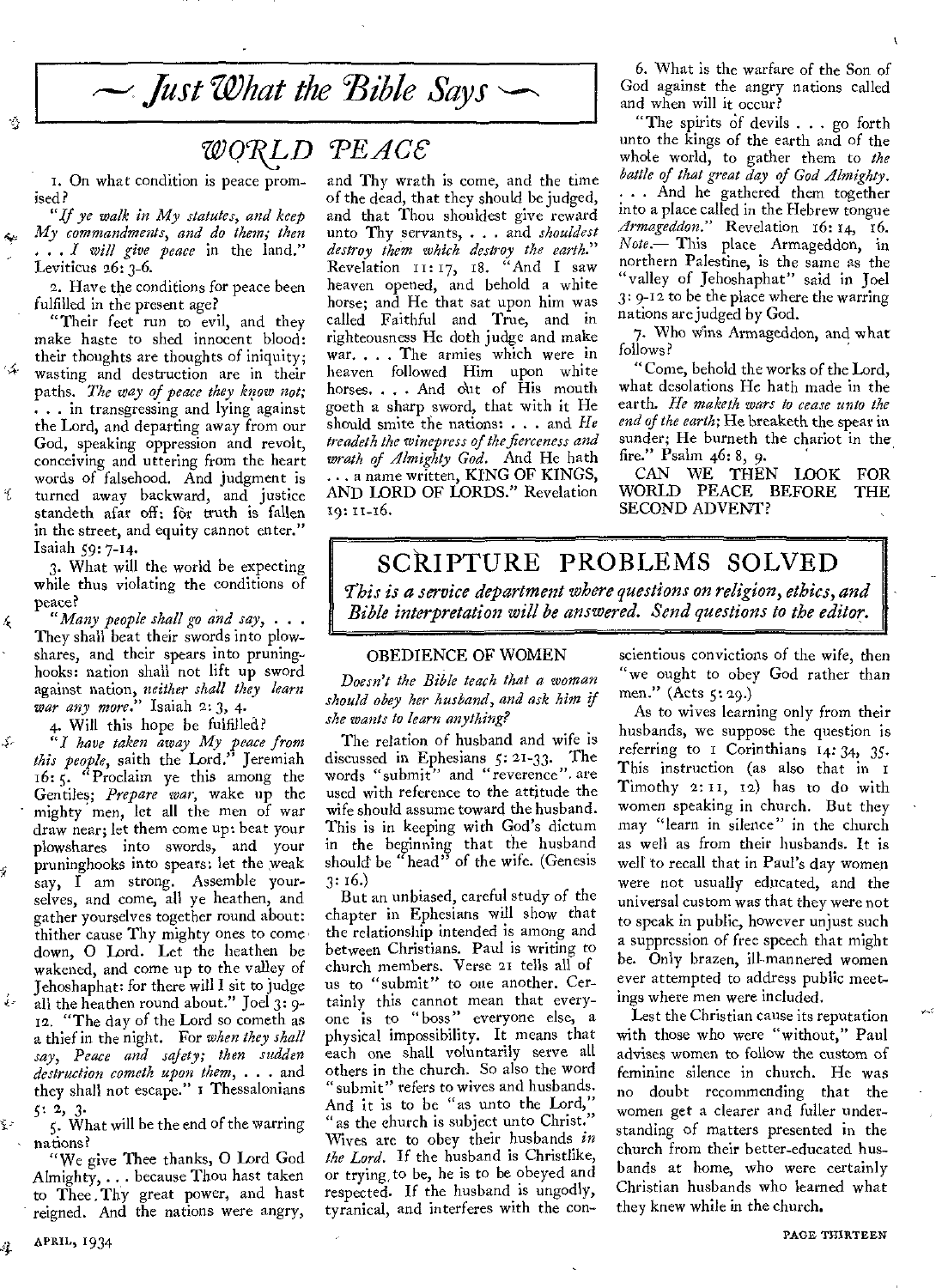بوديده

# HEACTH **A** SERVICE

 $\int$ *he* 

BUSINESS Girl *Mind Her* FOOD



F ALL classes of people who squander their health, especially by being neglectful of eating the right amount and kind of food, the business girl *and* the *student stand out* as the most notorious. It has been said

that a man will spend his last quarter to buy something to eat, while a girl will put hers on her back.

To the majority of girls,—the business girl, the student, the professional girl, eating is somewhat of a luxury. If she has time, if it is convenient, if she has money, if it will enhance her looks, she eats. She may eat to satisfy her appetite, but it rarely occurs to her that there are certain definite, and well-defined needs of the body to be met by the food she eats. The average girl eats just enough to get by, and when she has done this, she thinks she has fulfilled her obligation to her stomach.

The custom so prevalent among girls of not eating breakfast is one that should be severely condemned, because the needs of the body for energy-producing foods is greatest at this time. Instead of beginning the day feeling fagged and languid, the *business* girl should be at her best during the early hours.

About mid-morning when there is a lull in activities, Miss Business Girl sends out for something to eat,-this fasting is beginning to tell—usually *for*  some candy or other sweets, so good to kill the appetite, or it may be cococola, fine, too, if caffeine is what one is after. This tides her over till lunch time, and takes the edge off her appetite, so that she will not want a good meal. At lunch time when she joins the work-aday throng on the street, she will drop by and again order something high in carbohydrates. Very rarely does she want vegetables, and she shies away from milk.

Because it is usually included in a gaining diet, the girl who wants to keep  $\mathcal{B}y$ *Clara* M. *kArozaces* 

slender drops milk from her diet. She does not consider that there are very important food elements in this milk that will keep her in good health. She does not think *of* the protein, the minerals, the vitamins, all so necessary in running this human machine. Weight to most girls is an asset, instead of being a liability. No doubt the majority of girls are too slender for health.

Neglect of eating means reducing the weight, but with that reduction comes a lack of that reserve strength that is more important than a reserve fund in the bank. With insufficient food intake there follows a ,vitamin-and-mineral deficiency in nearly all cases, with resulting anemia, chronic fatigue, and lack of endurance.

#### STARVING SCHOOLGIRLS

([The afternoon of a business girl's day will no doubt witness a recurrence of the eating program of the morning, the evening meal being the only substantial one of the day. Eating with such total disregard of the needs of the body, and thus ignoring the laws of health, will reap her a harvest *of ill* health later, not only of digestive disorders, but other difficulties as well.

The schoolgirl goes in for her share of neglect of eating too. Impoverished diets are perhaps as often the cause of breakdowns among college girls as overloaded school programs. Many times she keeps up her weight on sweets, and apparently looks robust, but candy does not fortify against disease as the so-called "protective foods" do and sooner or later proves to be inadequate.

Many girls are invalids solely due to malnutrition, while surrounded with



*The way for the office girl to keep smil-ingly well when the work piles up -MEC<* 

∕≪ই≫

the necessities and even luxuries of life. It is marvelous, on the other hand, to see how quickly this condition responds to proper treatment. Proper food has done wonders for the underweight, frail, anemic individual who complains *of poor* health *for* which *no* cause *can*  be found,

When in school, these girls studied literature and language and history, all of which are necessary. Yet compared to the knowledge of how properly to care for the body, they are of minor importance. While in school the essentials of a well-balanced diet should not only be taught, but stressed as highly important. These girls should be . taught that the protein needs of the body are amply cared for by a quart of milk daily, together with the eggs and legumes and other foods used in the average diet, and that one needs some green and raw foods every day. And what is easier to eat than a refreshing salad once or twice a day? Fruits and vegetables because of their wide variety and attractiveness are irresistible, and these with whole-grain cereals will furnish the essentials needed for health.

#### Two Men Went to Heaven *(Continued from page 12)*

remain shall be caught up together with them in the clouds, to meet the Lord in the air: and so shall we ever be with the Lord."  $\bf{1}$  Thessalonians  $\bf{4}: 17$ .

Moses and Elijah were real beings as they appeared' before the .disciples. When Elijah was taken to heaven, he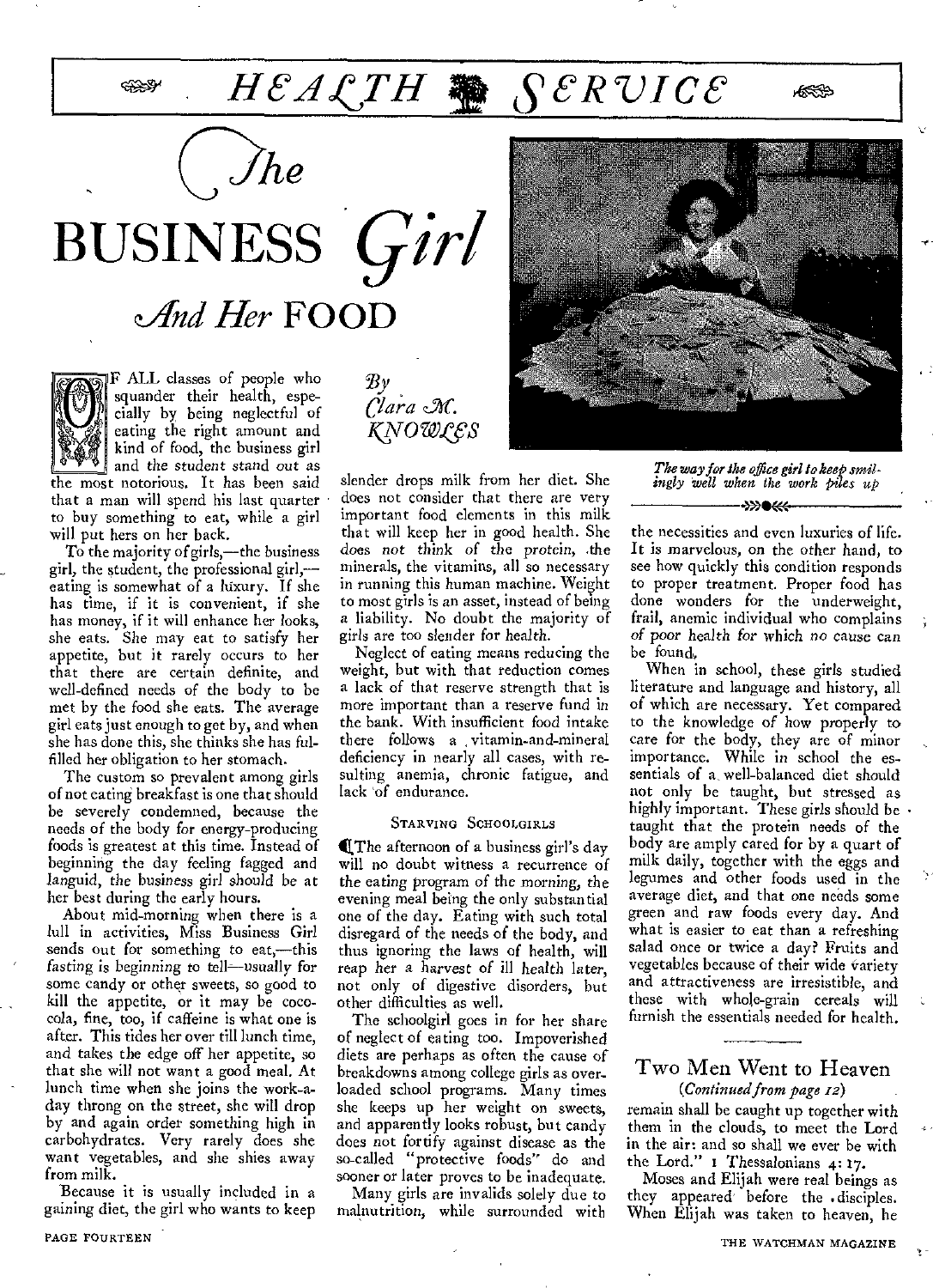Was taken body and all. (2 Kings 2: ir, 12.) Some people have wondered if we will be real beings in heaven. We will possess tangible bodies just as Moses

するき あまみち ないあいし ひとくじょう アープイ

and Elijah did. They were so real that the disciples knew them without difficulty. As Moses was a type of the dead who will be raised when Christ comes, so these dead, even as he, will have real, tangible bodies when brought forth from the grave.

Of the new earth Isaiah writes: "For as the new heavens and the new earth, which I will make, shall remain before Me, saith the Lord, so shall your seed and your name remain. And it shall come to pass, that from one new moon to another, and from one Sabbath to another, shall all *flesh* come to worship another, shall all *flesh* come to worship<br>before Me, saith the Lord." Isaiah 66: 22, 23.

Moses and Elijah were beings just like us. They had to overcome sin

even as we do. Of Elijah James wrote: "Elias was a man subject to like passions as we are." James 5: 17. These two men standing before the disciples were a pledge of God's power to save men from sin. God is able to save to the uttermost, for He saved those two men. It is possible for us to win heaven, for two men of like natures as ours have already been transformed from mortal to immortality and have triumphed in glory.

What a wonderful message those two men from heaven brought to earth! They spoke of how Jesus's death would save men from sin; they proved that many who are now dead will be made alive when Jesus comes; they testified by their presence that when the Saviour comes some will be taken to heaven without seeing death; and they gave unmistakable proof that by the power of Jesus's blood sinful man can overcome sin and gain eternal life.

### Speed

#### *(Continued from page 9)*

thing. He says that in the time of the end many shall run to and fro and knowledge shall be increased. (Daniel I2: 4.)

Nearly every one of the many prophecies pertaining to the nearness of Christ's second coming has been fulfilled. One of the few remaining events not yet consummated is the one spoken of in that marvelous chapter, the fourteenth of Matthew, which gives so many signs of His coming. Verse 14 says: "And this gospel of the kingdom shall be preached in all the world for a witness unto all nations; and then shall the end come."

God, in His infinite wisdom, is using the marvels in invention and transportation to carry His message speedily to a sinful world.

The DOCTOR REPLIES TO HEALTH QUERIES *Medical and hygienic information of interest to the general reader is given here by a practicing physician. Inquirers may address the editor.* 

#### MOUTH BREATHING

*For more than a month I have had much 4difficulty with my breathing at night. It seems that I cannot sleep the night through breathing through my nose. I will wake up finding my mouth dry from breathing through it, and this condition disturbs my rest very much. I have consulted with a nose and throat specialist and he said it was caused by the vasomotor nerves. He is giving me hypodermic injections twice a week, but this does not seem to clear up the difficulty, although it is some better. Do you think these hypodermic injections are harmful or helpful? What do you consider the cause of this condition, and what would you advise me to do to get over it? A. D. N.* 

I have no way of telling what the specialist is giving you in the way of hypodermic medication, so cannot tell whether it is helpful or not, You report that you are some better, which would be an indication that something is helping you to that extent. It would seem to me that your mouth breathing must be due to some obstruction either in the nostrils themselves or in the throat just back of the posterior nares in the form of adenoids. You should be sure that such is not the case. Then mouth breathing may become a habit, and it may be necessary to close the mouth at night by the use of a bandage or other device to keep the mouth closed.

#### OLIVE OIL FOR THE SCALP

*Is an occasional application of olive oil good for the scalp if it seems dry? Will this application of olive oil help in combating dandruff? Z. F. B.* 

Olive oil is very good for the scalp that lacks the natural oils. Castor oil rubbed well into the scalp a few hours before giving a shampoo has also been found to be very good for the condition you are complaining of.

#### ENLARGED THYROID GLAND

*I noticed a f ew days ago that my thyroid gland is somewhat enlarged, but not enough to be termed goiter. Will you kindly give me some medical advice in the treatment of this gland? F. L. P.* 

There are two kinds of what is termed goiter: one, where the thyroid gland does not become appreciably larger, but where the secretion becomes excessive, and hence toxic, causing such symptoms as nervousness, tachycardia (or rapid heart beat), loss of weight, gastrointestinal disturbances, etc.; the other, where the gland enlarges with no general symptoms, and only local symptoms as the gland becomes large enough to be unsightly, and to interfere with swallowing and respiration. I would judge from your description that you have, the second condition. It has been thought by some that this simple enlargement of the gland is due to in-

fection. So in your case you should eliminate any source of infection tha might be a causative factor. The use of iodine, iodides, and thyroid extract has been effective in some cases in re ducing the size of the gland. Should you have any indication that the gland is going to continue to enlarge, you should consult a physician .at once.

#### EATING BETWEEN MEALS

*I am trying to teach my children not to eat between meals, but when they come in about 4 o'clock, after having had a cold lunch at noon at school, they complain very much of hunger. What can I do to control this and yet not overburden the stomach? D. D. N.* 

When the children come home after school with a good appetite, it might be a good time to give them their evening meal, and then by an early bedtime, they will be ready for rest with the food all gone from their stomachs, and they will sleep well. If-this is not possible, try giving them some fruit, as a glass of orange juice or an apple, and then set them at their after-school tasks, and soon it should be time for the evening meal. When they learn that they cannot have their food except at regular meal times, they will soon curb their appetites accordingly, but I do think the early meal would be ideal if you can fit it in with your program.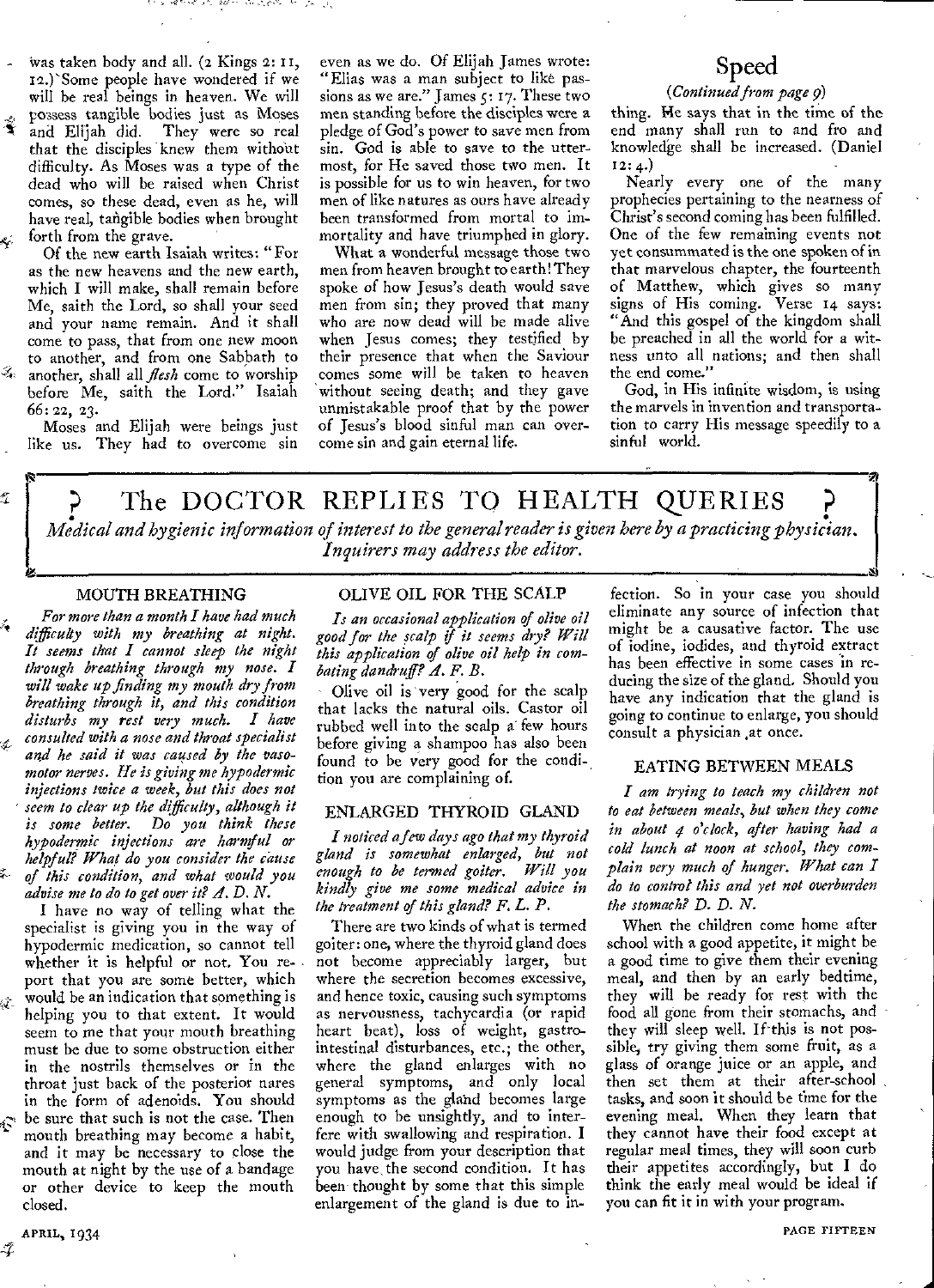# HOME and CHILDREN

*God's* 

*OCO) e* 



 $By$ *cucr szemcccow* 

*f How all of them admired that re- • markable vinel*  •

T WAS a beautiful spring day when they brought Father home from the hospital, where the doctors had told Mother that he would *never* be well again. Father sat for a few minutes in an old chair by the kitchen window and looked out into the desolate backyard. Mother looked at him with unutterable love and sadness and then, with her customary grip on external exigencies, proceeded to prepare lunch. *Meantime,* Father had *risen* and walked over to what he called his secret drawer. After rummaging about in it for several minutes, he drew out a small package of seeds.

"Aha!" he said, holding up the package and regarding it with joyful satisfaction. "I know what I'll do— I'll plant some *morning-glory* seeds!"

One would never dream that a package of innocent little morning-glory seeds could be the impetus for so much hope and contentment as then shone in my father's eyes, nor for so much activity as occupied the family for the rest of the day. Mother had three empty butter tubs and a special small

barrel down in the cellar—to her, indispensable possessions to be saved with the greatest care for the next moving day. She regarded Father with amazement and dismay when he announced that a wonderful plan had generated in his mind which would absolutely require him to use those priceless objects. The small barrel was to be filled with soil and placed in the center of the yard, with a pole inserted in it. The three butter tubs were to be likewise filled and placed in three of the corners of the yard and a fourth, for which we were to plead with the dairyman, was to be placed in the other corner. Up the pole *in* the center would climb lovely morning-glory vines to meet others coming on strings from the butter tubs.

4(1" Just *fancy!" suggested* Father. "We shall have a morning-glory bower to greet us when we look out. Surely, this will compensate you for the loss of your tubs and that one little barrel."

Although Mother could not refrain from pointing out how loath grocery men were to part with such treasures, she finally relen ted and brought them all

up from the cellar and placed them in the backyard. Then it was brother Edward's turn to be of service. Though he was ten years old and wore overalls on holidays, he was not sufficiently strong to dig the hardened soil of a city yard. So he was given the task of climbing six flights of stairs to ask Jo Whalen if he would like to join the morning-glory gardeners. Jo Whalen was a big fat Irish boy who lived on the top floor and always had his mother throw him several slices of bread and jam out of the window every afternoon when he came home from school. He was an excellent advertisement of the bread and jam diet, for the vigor and speed with which he dug up the cakeddown earth was miraculous. Meantime Ethel and I had scoured the grocery stores and dairies of the neighborhood and persuaded some generous fellow to part with a butter tub. Finally, the essential plans were executed just as they had generated in Father's mind.

**DEAKS** 

*from a* LITTLE SEED

Then he poured some of the minute seeds into the palm of his hand and stood looking at them meditatively. Jo Whalen must have thought we were going to plant coconuts, for when my father showed him the seeds, he smiled at them with disgust and said, "Huh, is that all?"

"That is all, my boy," replied Father, "but in just one of these dry seeds lie hidden all the mysteries of the universe." He fingered them as if he were touching Divinity itself and then carefully planted them one by one.

Father was a captive, and the backyard was his prison. But he made of that prison a fairyland carpeted with dainty portulaca, shy ferns, cheerful *geraniums,* dark *green creeping* jenny, and plain wholesome grass, all canopied with delicate vines of moonflowers and morning-glories. Not a leaf unfolded, *nor a* flower bloomed that the gardener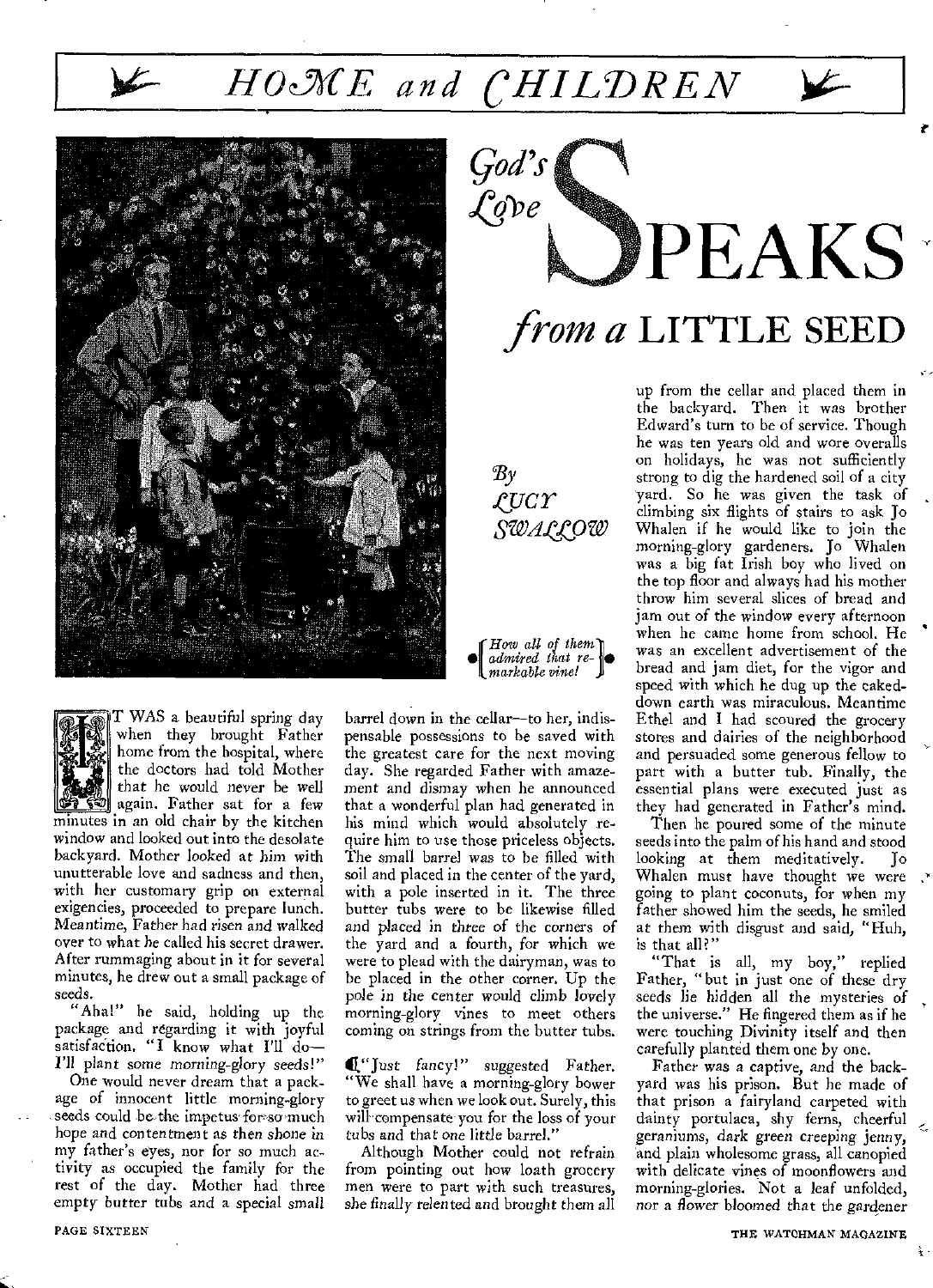had not hovered over with tenderness and affection. The magic of life, and love, and beauty had touched that bit of city soil and made it a fit dwelling • place for a human soul.

Wonderful it was to observe what a transformation this garden wrought in some of the tenants. Mrs. Whalen had never thought it worth while to run down six flights of stairs with an empty tin can when all she had to do was to open her kitchen window and hurl it into the yard. Now she never dreamed of such an action. Instead, she opened her window in the early morning and shouted,

"Good morning, Mr. Swallow, how's your garden getting along ?"

经

罩

 $\rightarrow$ 

"It is wonderful," replied Father. "I have counted fifty-two blossoms on the morning-glory vines this morning."

Mrs. Russell, a corpulent lady whose chief source of joy was a skinny Spanish

#### COSMETICS AND MUSTACHES

*Is it any worse for the girls to use lipstick and rouge than for the boys to wear "misplaced eyebrows" and long burnsides?* 

Eve has learned Adam's argument! "She ate it first. Is it any worse for me 4. than for her?" It isn't any better, that's sure. The comparison is a little askew, at that. Our indignant miss might .with greater cogency have compared bobbed hair or permanent waves with the Charley Chaplin mustache and burnsides. I. am no admirer of the abbreviated mustache, but I can't raise any indignation against the burnsides. They don't look bad to me, and neither do most bobs and permanents. They are all natural growths, moderately manipulated. Now if the girls can manage to produce moderately red cheeks and lips that grow their color from the inside out, instead of daubing on something that damages the skin texture and is inartistic to boot, why, I'll say they have a case.

#### FRIENDS; LONG ENGAGEMENTS; ASTROLOGY

*Is it best for a young man or a young woman to have a number of friends before ,becoming engaged? Why are long engagements not advisable? Should astrology have any influence upon marriage?* 

Answering the last first: Astrology is a humbug, and whoever gives heed to its ã., specious revelations is a childish pagan. Certainly it is well to have as many friends as you need or as need you. But be not so concerned about having *friends as about being friendly;* the more

Ź

poodle, visited the 'garden daily with the cherished long creature nestled in her arms.

"No, no, poodly darling—mommy's treasure—you must not run about here over Mr. Swallow's garden. See how sweet the morning-glories are! Mommy's little precious wouldn't want to hurt them, I'm sure."

Mrs. Hanging, who used to spend most of her day gazing out of her front window into the street, now favored the rear window, where she sat every morning for an hour or two, watching Father putter round in his garden.

Even the milkman took a run in now and then to behold the wonders and beauties of nature, and to bring Father a pail of fertilizer from the stables. The gardener never failed to thank him.

"How contented and happy you seem, in spite of all your troubles," the milkman remarked one day.

 $\mathcal A$  Home Maker ANSWERS Parents' **QUESTIONS** 

—no⊷

*Perplexing questions on married life, home management, and child training will be answered here by a specialist on the home and its ideals. Queries may be sent to the editor.* 

you give, the more you will have. If, however, the question means, Should one have many sweethearts, lovers, before becoming engaged, the answer is, No. True love is not worn upon the sleeve. Middle adolescence is a time in which to measure, judge, and test friends of the opposite sex as well as of one's own; but this is to be done not by flirting and petting, but by selfrespecting, uplifting social intercourse within the bounds of a high Christian code. Then love will be ennobled and strengthened for the experience of the grand passion of love when it legitimately comes.

In general, a brief period of betrothal is preferable, for one basic reason and either of two derived reasons. The basic reason is that love thrives on due-expression.-Conjugal love calls for and is enhanced by physical caresses. In consequence, if the two parties to the engagement are separated by distance, so that they do not often or ever see each other, love *tends to weaken, and on* 

To which Father replied: "I have found my peace and contentment in this bit of garden. Here I sit in the cool evening and watch the moonflowers open one by one. They are little white angels chanting evening orisons to the Creator of gardens. But my greatest pleasure is to steal out early in the morning before there is a sound. Then it is that the morning-glories are offering up their praise."

I do not doubt but that when we moved away from this neighborhood, and the delicate fairy canopy of blooming morning-glories no longer hung over that bit of earth, not a few souls were dimly conscious of a vacancy, an unsatisfied hunger, for creeping jenny and living tendrils climbing upwards. But somewhere in their minds will ever be that little glimpse of joy, that delicate touch of God manifesting His love for them in tiny dry deeds.

a-

the part of one or the other tends to be lost and cause a breaking of the engagement, possibly to the deep distress *of* the other party. If, on the other hand, the two are in constant contact and engage much, as in natural, in kissing, embracing, and caressing, this indulgence in physical expression of love is constantly urging to closer intimacy, and in weak natures (which are in the majority) is likely to conclude in the ultimate intimacy of sexual congress. Such indulgence of passion outside the sanction of legal marriage, is socially and morally wrong, and incurs various retribution. Often the experience brings disgust with each other, ending in breaking of the engagement, to the everlasting sorrow and shame of both. A tolerably brief engagement, less than a year, is in most cases greatly to be preferred.

#### OLDER WIFE

*Does it make any difference in the success of the marriage if the girl is the older?* 

Other things being equal, it is preferable that the man be the older. Generally speaking, woman matures earlier than man. When her lover and husband is younger than she, she tends to a partially maternal attitude, which is neither to his benefit nor his comfort. Also, in general the woman ages earlier than the man; and for social reasons the wife prefers to appear younger than her husband. Notwithstanding, some very happy marriages are experienced in which the husband is younger; but such are the exception. You might be, but more probably would not be, such *an* exception.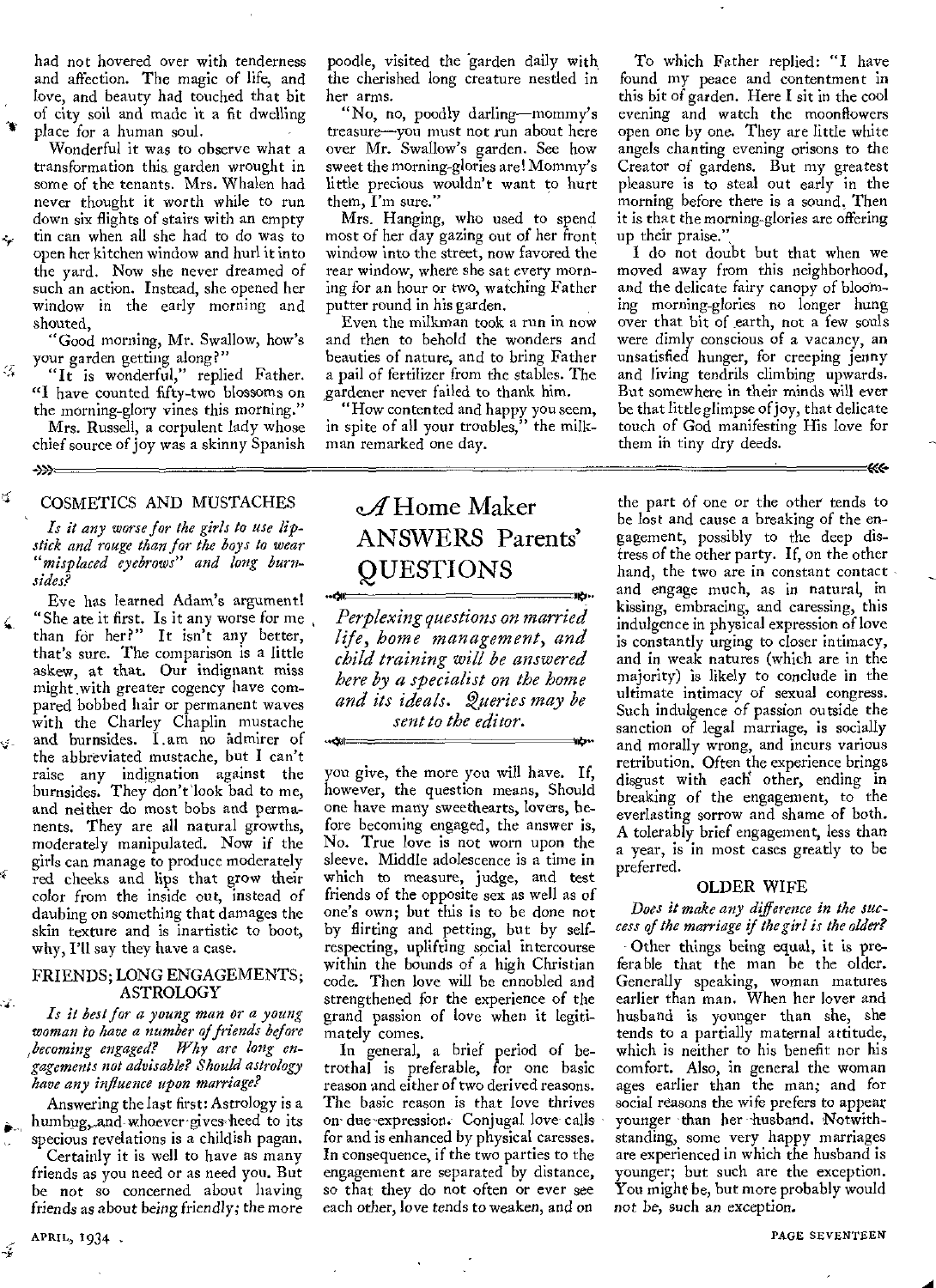# *The* MONTH'S READING *{Thought-Provok-}*

#### THE PIED PIPER

Taken from the book reviewed on this page

ALL thinking men and women in<br>A America today are alarmed at the America today are alarmed at the appalling prevalence of drunkenness, debauchery, lawlessness, and licentiousness among students of our higher institutions of learning. They are doubly disturbed by the fact that even where gross immorality itself is not apparent, there is present, only too often, a dangerous form of unmotality: an indifference to moral values, an ordering of youthful lives without reference to Christian ideals.

My own observations as a university student, and the testimony of my university student collaborators, make me fully, and I might say painfully, aware that these fears are not unfounded—that the only tangible effect higher education has had on vast multitudes of its seekers is to mislead them from the straight and narrow path their rearing prompts them to follow, and to leave them floundering in the morass of uncertainty, skepticism, and moral laxity.

I think I make no mistake in saying that every student into whose hands this book may fall will realize, if he will look about him—at his friends as they now are, and then think of them when they were high school students that for many, a college education has meant an applied course in immorality. If you will forget the campus vernacular which masks dissipations, debauches, and downright orgies—all that passes for vice in the civilized world—under the euphemisms "a good time," "a lark," "a• thrill," or even "self-expression," you will clearly comprehend that there are poisons in the collegiate atmosphere which are disintegrating the minds, morals, and souls of vast numbers of students.

Stop a minute, or an hour, and think, and you will begin to wonder what forces are, as it would seem, irresistibly propelling your fellow students perhaps yourself, down, down, down into the depths of degradation.

You will begin to question the cause of a condition discussed in an article in the *Forum* wherein statistics were cited to show that venereal diseases are many times mote prevalent in a small college town in Michigan than in New York City, the presumed vortex of vice

#### **BOOK REVIEW**  Crucifying Christ in Our Colleges

*By* DAN W. GILBERT *Alexander Duffer Printing Company,* 

*San Francisco* 

 $260 \text{ pages}$   $\text{\$1.25}$ 

Christian America owes a debt to the author of this book for his painstaking effort to ascertain first-hand just what is being taught in our seats of learning, and its effect on religion and morals. In collaboration with students of four typical State universities, he has reported in intimate detail actual cases of the wreck of human character wrought by rank atheistic teaching. Many universities reek with teachings so liberal that they are rotten. The revelations of this book are amazing and appalling. It is no ranting fulmination against advanced thought in education, but a following through of materialistic and godless instruction to its logical conclusion in drunkenness, lawlessness, and licentiousness. And the exhibits from A to Z are real flesh-and-blood students — Wayne, Agnes, Lester, Jean, Ruth, and all the others. We predict that a sober reading of the book by American parents of actual ' and would-be students in our universities would result in a mighty exodus from these character-debauching institutions, and a crowding to the doors of the Christian colleges which still cling to the old-fashioned moral *standards and which count*  Christian character as the only hope of a collapsing civilization.

—a condition on which a veteran physician in the seat of one of the Pacific Coast's largest State Universities made this sad commentary: "I know as a matter of personal observation that venereal diseases rage among university students with a ferocity only paralleled among the denizens of the underworld." You will begin to question the causes of a mad quest for momentary pleasure which is oblivious to unending future suffering.

You will begin to probe the situation which a former warden of a large penitentiary has deplored in these words: "In all penal history there is no precedent to the present state of affairs, whereby young men by the scores are interrupted in the midst of their university work to serve prison terms for

crimes committed while attaining a college education." You will begin to probe the problem of what influences are exerted at a university which make for crime.

You will begin to puzzle over the plain statements—set forth by no less an authority than Charles W. Paddock in an article appearing in *Collier's* entitled "Booze Beats Our Athletes" that virtually without exception the greatest, as well as the rank and file, of present-day collegiate athletes have sacrificed their marvelous physiques, and with them their hopes for lasting athletic renown, upon the altar of Bacchus. You will begin to ask: Who is this portentous Pied Piper who lures our athletes from the field of glorious achievement into the Satyr's train?

It is the purpose of this book to unmask that Pied Piper before your very eyes—the Pied Piper to the tune of whose seductive strains vast throngs have danced, and are dancing, in blind and riotous revelry to the hell on earth which awaits his followers—the earthly hell wherein lurk carnality and crime, sin and suffering, disease and death.

That Pied Piper can be found in the universities which my collaborators attend, and he can be found in the university which you attend. For he is the ubiquitous anti-Christ, anti-God, anti-Bible, anti-moral professor. You may not recognize him as such because he is a virtuoso at disingenuousness, deception, and dissimulation. He does not parade in his true colors, as a seductive siren who sends to perdition those who follow the path of his prescription. No! He promenades as an "intellectual," an "enlightened man," a "scientific thinker," who speaks with an omniscience not given unto our "poor deluded parents," nor unto the "fanatical gospel-seekers," nor again unto the "benighted barbarians who wrote the Bible." These and similar epithets have repeatedly been applied • to the respective parties by a professor of sociology under whom one of my collaborators has studied.

He does not inform you—as he leads you afield of orthodox Christianity, conventional morality, and all that civilization stands for and sanctions that you are entering a realm of darkness and despair. On the contrary, he captivates your imagination with iridescent visions of a "humanized" religion, a "more esthetic" moral code,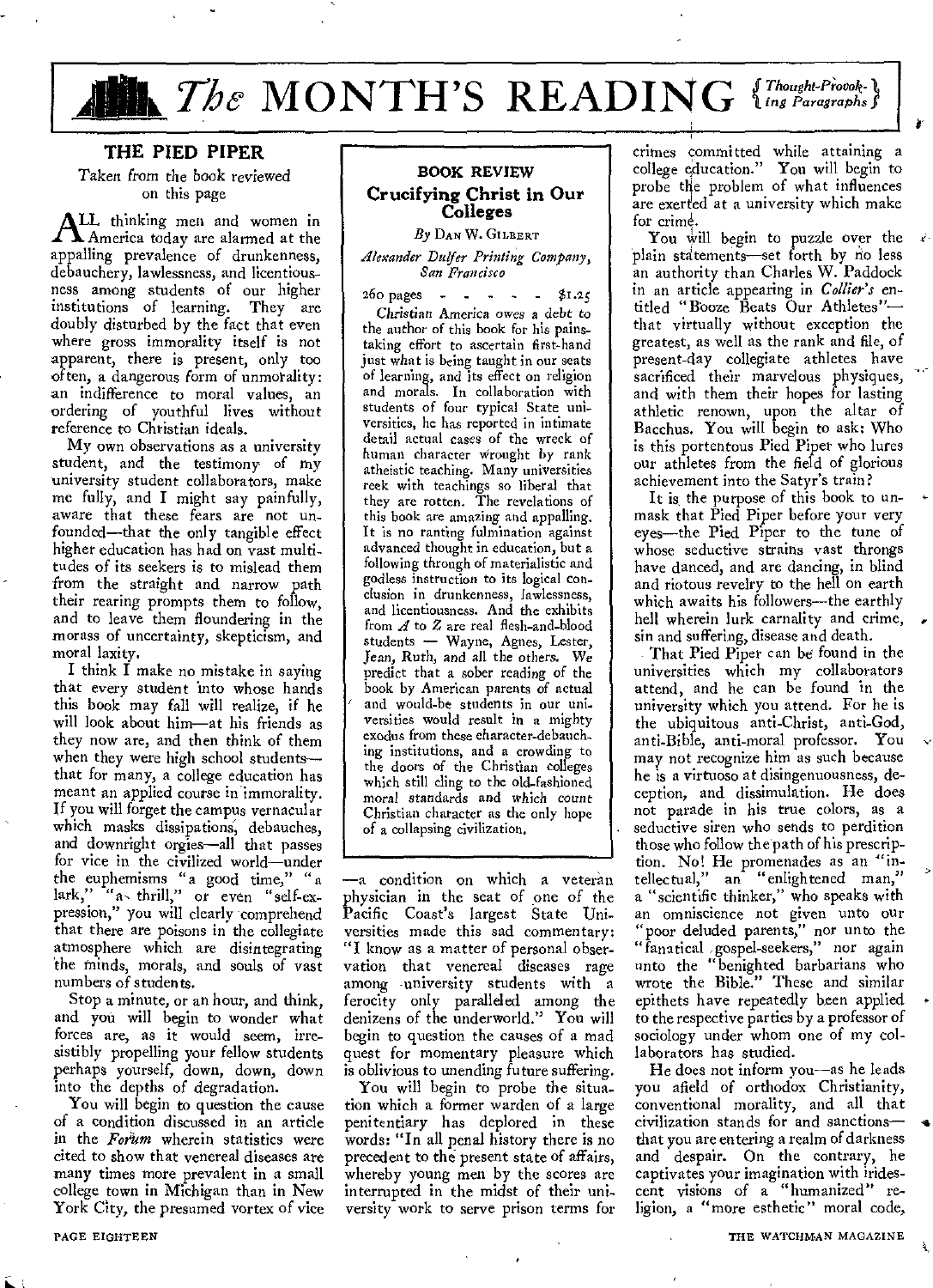an awe-inspiring evolutionary process which surges ever upward, to at length burgeon in a golden age wherein men are supermen and science reigns supreme! As you follow the lure of his seductive chant, your eyes are fixed on the Elysium which lies at the apex of the evolutionary progression, and you fondly imagine you are ascending the heights. Hence, you do not realize the declivity which you tread and do not see the guideposts indicating whither you are tending until—until you have descended into the morass toward which declension from the Christian religion predestines. It is then you learn that Christ reigns above, and those who lure you from Him can lead in but one direction.

#### DESTINY OF THE PIED PIPER

Alin biology, geology, paleontology, embryology, and anthropology, as well as the social sciences, you will find the Pied Piper teaching a godless kind of evolution which denies that nature has 6 a God and denies that man has a soul. He does not teach you that evolution is "God's method of creation"; no, he teaches you that there is no God and that evolution is the outworking of blind, material forces. He does not teach you that man has a spiritual nature which distinguishes him from the brute; no, he teaches you to chant the cacophonous chant of the jungle man is only a high-grade simian; lousy lemurs and mangy monkeys and gormandizing gorillas are his cousins; there is no spiritual similitude, no moral law, no sense of the divine stamped by a Creator on his nature; no, no, only the cumulative vices and sensual appetites of the beasts of the field and forests.

K.

And he teaches crass materialism as a direct corollary of evolution. He teaches materialism as gospel-truth indeed it is his *religion,* as Professor Seba Eldridge of the University of Kansas admits in his "The Organization of Life" when he says that in our universities "the more extreme pretensions of the physical and chemical sciences, together with the materialistic philosophy commonly combined with them, have acquired a momentum that is well-nigh irresistible. This philosophy is held by the average scientist (and teacher of science in our universities) much as a *religious dogma, and defended as such. It is, in fact, the religion of modern science. . . .* So true is this that the belief in materialism is almost exempt, at least in the scientific (and university) world, from a critical examination as to its all-embracing validity."

But the sapient savant who teaches you godless evolution-materialism does not tell you that when morality, conscience, decency, and honor are proved to be mere perversions of brute instincts they lose their authority over the baser passions. No, he does not make clear to you that if there is no God, no Moral Agency back of the process of evolution, then might makes right, then "passionlit, blood-stained conflict is the instrument of progress," then kindness and sympathy and love are vicious mistakes, and the exercise of cruelty, cunning, deceit, and every dastardly device to gain an advantage over your fellow creatures is not only a matter of right, but of duty. He lets you who journey along the highway of life, parroting his poisonous doctrines, find out for yourselves the depths into which degradation of the spirit debases the soul.

### D. R. A.

#### *(Continued from page* 7)

where the people of God shall dwell throughout eternity.

And the final provision of the DRA is *the coming of Iesus Christ as King of kings, to reign forever and ever.* Says the prophet: "I saw heaven opened, and behold a white horse; and He that sat upon him was called Faithful and True, and in righteousness He doth judge and make war. .. . And He hath on His vesture and on His thigh a name written, KING OF KINGS, AND LORD OF LORDS." Revelation 19: 11, 16.

The kingdom over which He will rule will be an everlasting kingdom, This is stated in many places: "In the days of these kings shall the God of heaven set up a kingdom, which shall never be destroyed:... it shall stand forever." "There was given Him dominion, and glory, and a kingdom, that all people, nations, and languages, should serve Him: His dominion is an everlasting dominion, which shall not pass away, and His kingdom that which shall not be destroyed." "The Lord shall reign over them in Mount Zion from henceforth, even forever." "Of His kingdom there shall be no end." Daniel 2: 44; 7: 14; Micah 4: 7; Luke 1:33.

Surely, with all these wonderful and glorious purposes and provisions to be worked out by the coming of Christ, we should gladly embrace and support and co-operate with this Divine Recovery Administration. This is indeed a "blessed hope." As we contemplate the stupendous events of the future,

the events which cluster about the glorious appearing of Christ, there comes to our eager hearts the cry of John, "Even so, come, Lord Jesus."

What is the world and all that it holds in comparison with this? What is reproach, what is suffering, what is the loss of all things, when this is set ovet against them? Paul chose well when he decided to forsake all things, to em dure all things, even to forget all- losses and labors and perils and pains as mere trifles of no account, if by any means he might attain unto the resurrection of the dead. To obtain that world and the resurrection from among the dead—what object that men can strive for can be compared to this?

So, while we look with sympathy upon the feeble efforts of men to straighten out the tangle into which this old world has gotten itself, we fix our faith and hope upon the Divine Recovery Administration soon to go into effect. "Wherefore, beloved, seeing that ye look for such things, be diligent that ye may be found of Him in peace, without spot, and blameless." 2 Peter 3: 14.



BILHORN FOLDING<br>
ORGANS<br>
Noted for durability and<br>
long service because of su-<br>
long service because of su-<br>
perior materials, workman-<br>
ship, volume, tone quality,<br>
Write for circulars and

## prices.<br>
BILHORN BROS.<br>
306 S. Wabash Ave.<br>
Chicago - Illinois

## Our Free Catalog *SAVES MONEY for Foreign Missionaries*

**FOREIGN MISSIONARIES** everywhere<br> **F** have confidence in our Missionary Bureau<br>
as the most economical source for personal<br>
supplies and mission equipment of highquality.

SECRETARIES and Parchasing Agents of Foreign Missions find that our free cata-<br>log and special discount list enables them to<br>save money for their stations.

MISSION Boards can economize by select-ing hardware, paints, and other build-ing materials from our catalog, for shipment abroad.

*If you wish* a *Montgomery Ward Catalog, for export use only, write TODAY for a free copy,* 

**MONTGOMERY WARD**  Export Department. CHICAGO, U. S. A.